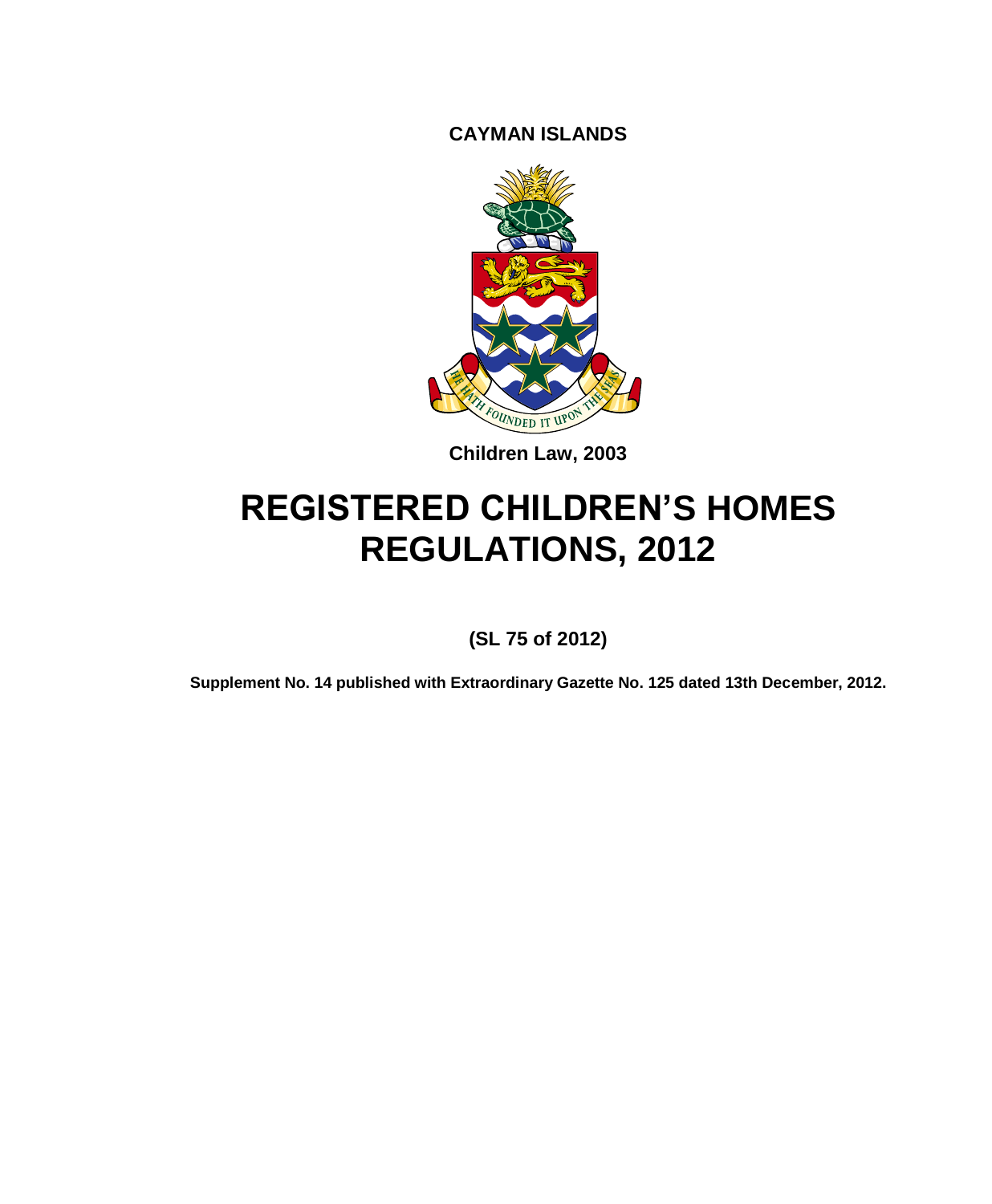# **PUBLISHING DETAILS**

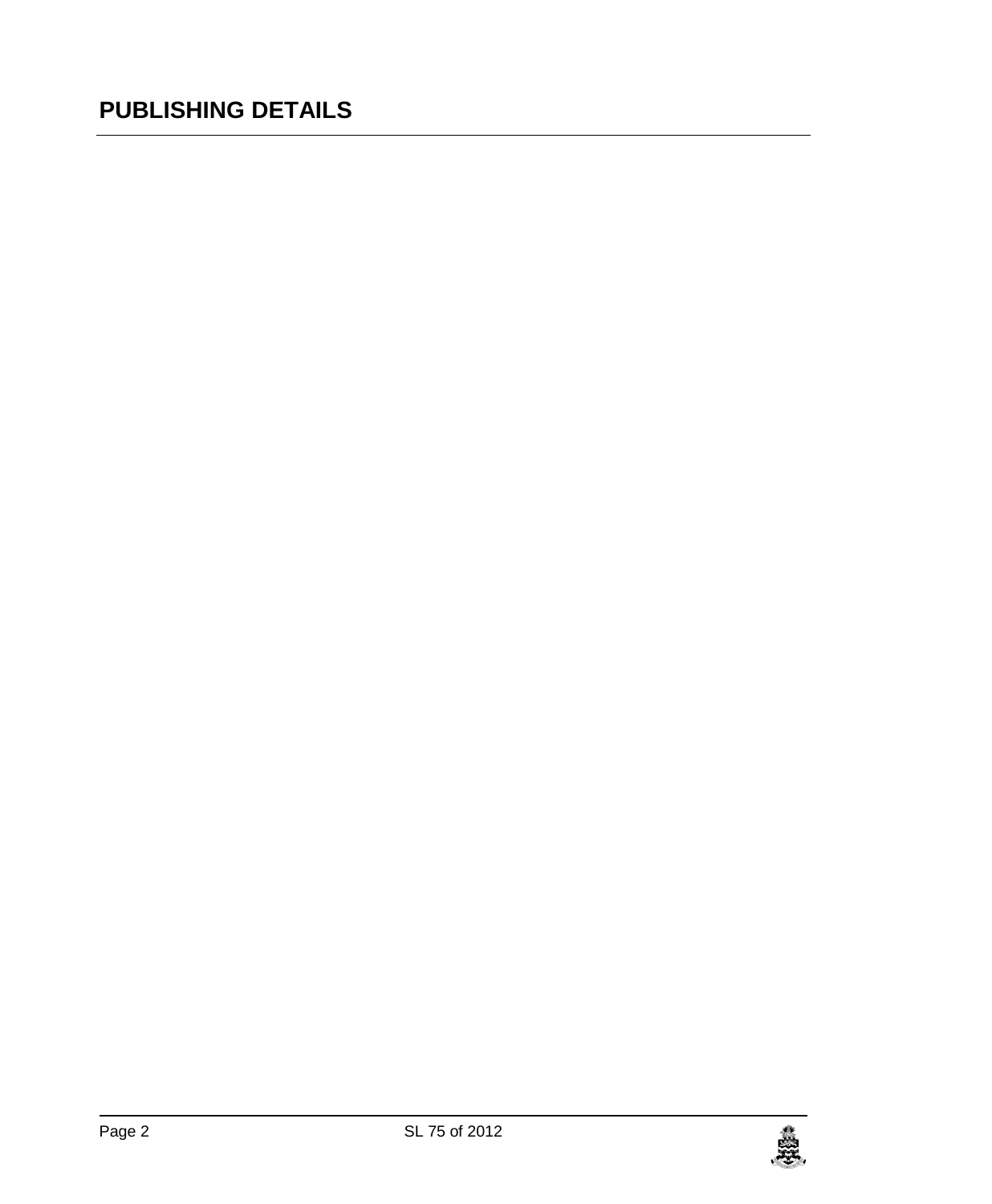### **CAYMAN ISLANDS**



**Children Law, 2003**

# **REGISTERED CHILDREN'S HOMES REGULATIONS, 2012**

**(SL 75 of 2012)**

# **Arrangement of Regulations**

### Regulation **Page**

### **PART I - [PRELIMINARY](#page-4-0)**

## **PART II - [CONDUCT OF CHILDREN'S HOMES](#page-5-1)**

| 4.  |  |
|-----|--|
| 5.  |  |
| 6.  |  |
| 7.  |  |
| 8.  |  |
| 9.  |  |
| 10. |  |
| 11. |  |
|     |  |
| 13. |  |
|     |  |

### **PART III - [ADMINISTRATION OF CHILDREN'S HOMES](#page-10-0)**

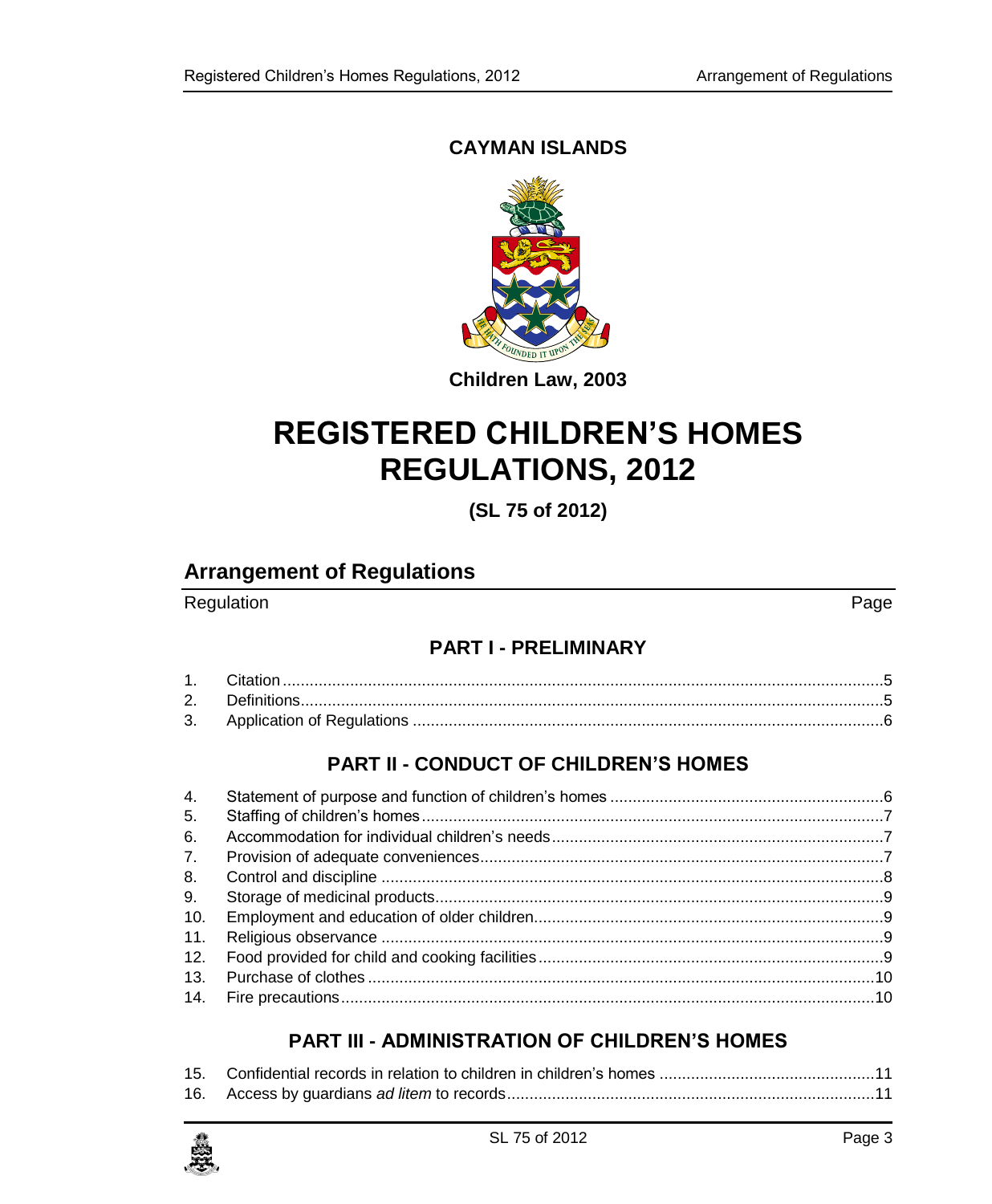### **PART IV - [REGISTRATION OF CHILDREN'S HOMES](#page-12-1)**

### **PART V - [VISITS BY THE DEPARTMENT](#page-14-1)**

| 29.                                                                                                            |    |
|----------------------------------------------------------------------------------------------------------------|----|
| 30.                                                                                                            |    |
| 31.                                                                                                            |    |
| <b>SCHEDULE 1</b>                                                                                              | 17 |
| STATEMENT TO BE KEPT RELATING TO CHILDREN'S HOMES                                                              | 17 |
|                                                                                                                |    |
|                                                                                                                |    |
| <b>SCHEDULE 2</b>                                                                                              | 19 |
| <b>INFORMATION TO BE INCLUDED IN CONFIDENTIAL RECORDS CONCERNING</b>                                           |    |
| <b>CHILDREN IN CHILDREN'S HOMES</b>                                                                            | 19 |
| <b>SCHEDULE 3</b>                                                                                              |    |
| <b>INFORMATION TO BE INCLUDED IN OTHER CONFIDENTIAL RECORDS CONCERNING</b>                                     |    |
| <b>CHILDREN IN CHILDREN'S HOMES</b>                                                                            | 21 |
| <b>SCHEDULE 4</b>                                                                                              | 23 |
| <b>PARTICULARS TO ACCOMPANY APPLICATIONS FOR REGISTRATION AS A</b>                                             |    |
| <b>REGISTERED CHILDREN'S HOME</b>                                                                              | 23 |
|                                                                                                                |    |
|                                                                                                                |    |
|                                                                                                                |    |
| <b>SCHEDULE 5</b>                                                                                              | 26 |
| <b>PARTICULARS OF CHANGE OF IDENTITY OF PERSON PROPOSED TO BE IN CHARGE</b><br>OF A REGISTERED CHILDREN'S HOME | 26 |

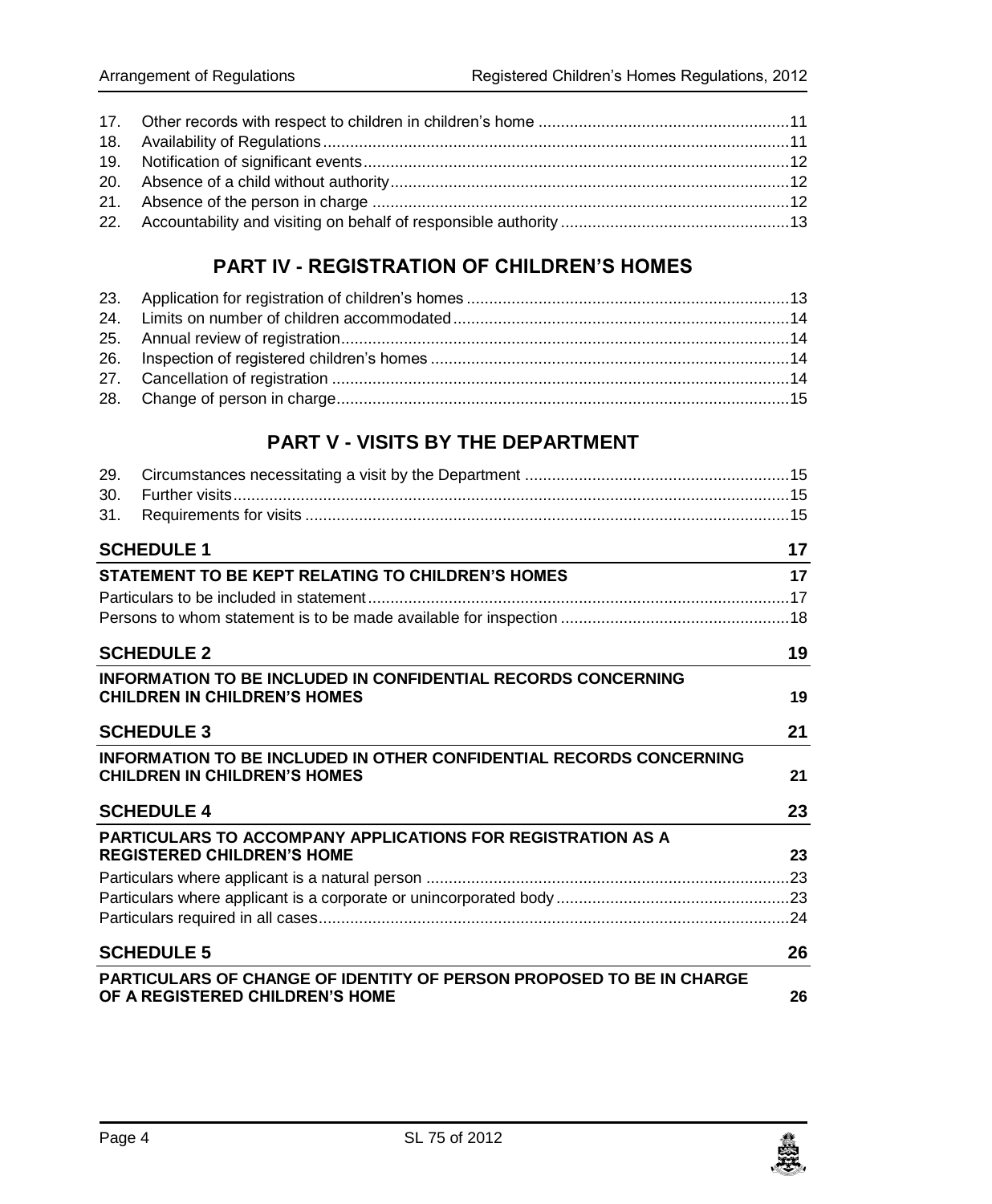### **CAYMAN ISLANDS**



# **REGISTERED CHILDREN'S HOMES REGULATIONS, 2012**

# **(SL 75 of 2012)**

The Governor in Cabinet, in exercise of the powers conferred by section 64(3)(b) of, and paragraph  $1(4)(a)$ ,  $(5)$ ,  $(6)$  and  $10$  of Schedule 6 to, the Children Law, 2003, hereby makes the following Regulations —

# **PART I - PRELIMINARY**

#### <span id="page-4-1"></span><span id="page-4-0"></span>**1. Citation**

**1**. These Regulations may be cited as the Registered Children's Homes Regulations, 2012.

### <span id="page-4-2"></span>**2. Definitions**

**2**. In these Regulations —

"**children's home**" means a registered children's home which provides, or usually provides, or is intended to provide care and accommodation wholly or mainly for more than three children at any one time, and the expression "**home**" shall be construed accordingly;

"**Law**" means the *Children Law, 2003*;

"**medicinal product**" means any substance, article or device (including any instrument, apparatus or appliance) which is manufactured, sold, supplied or imported for use wholly or mainly in either or both of the following ways —

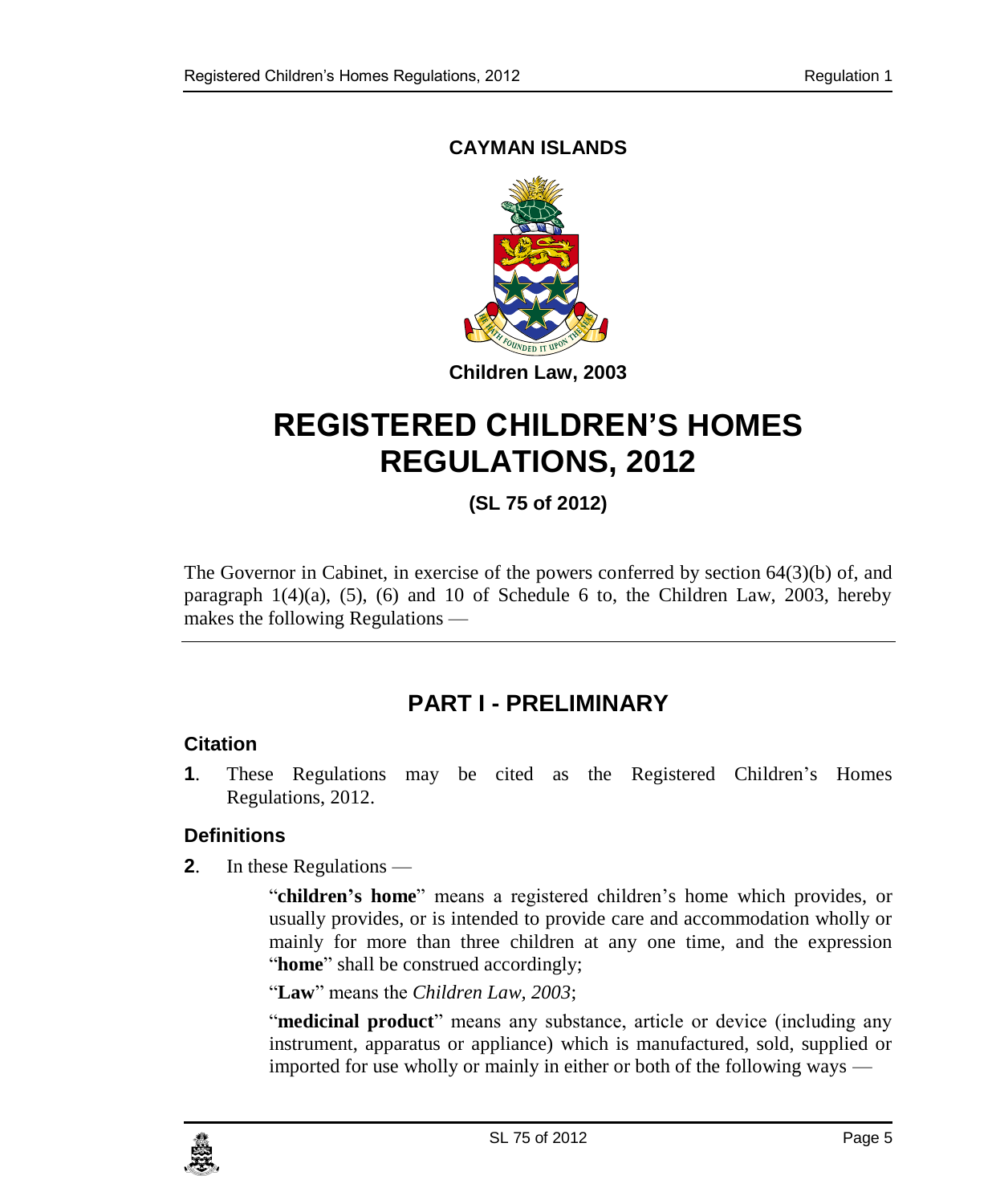- (a) use by being administered to one or more human beings for a medicinal purpose;
- (b) use as an ingredient in the preparation of a substance, article or device which is being administered to one or more human beings for a medicinal purpose;

"**person in charge**" means the person appointed by the responsible authority as the person in charge of the management of the registered children's home;

"**registered medical practitioner**" means a person registered under the *Health Practice Law* (*2005 Revision*);

"**registered nurse**" means a person registered under the *Health Practice Law* (*2005 Revision*); and

"**responsible authority**" means the person carrying on or intending to carry on the registered children's home.

#### <span id="page-5-0"></span>**3. Application of Regulations**

- **3**. (1) These Regulations shall not apply to premises used only to accommodate children for the purpose of a holiday for periods of less than twenty-eight days at a time in the case of any one child.
	- (2) Subject to section 64(11) and Schedule 7 to the Law, any home in which a child is cared for and accommodated by a person who —
		- (a) is an approved department foster parent in relation to the child; or
		- (b) fosters the child privately,

is, so far as the provision of care and accommodation for that child is concerned, exempt from the definition of a "children's home" in section 64(3) of the Law.

# **PART II - CONDUCT OF CHILDREN'S HOMES**

#### <span id="page-5-2"></span><span id="page-5-1"></span>**4. Statement of purpose and function of children's homes**

- **4**. (1) The responsible authority shall, within three months of the coming into force of these Regulations, compile, maintain and keep up to date, a written statement of the particulars mentioned in Part I of Schedule 1 relating to a children's home.
	- (2) The statement referred to in paragraph (1) shall be made available for inspection by the persons referred to in Part II of Schedule 1, in addition to any other person who has a right under the Law to inspect this statement.

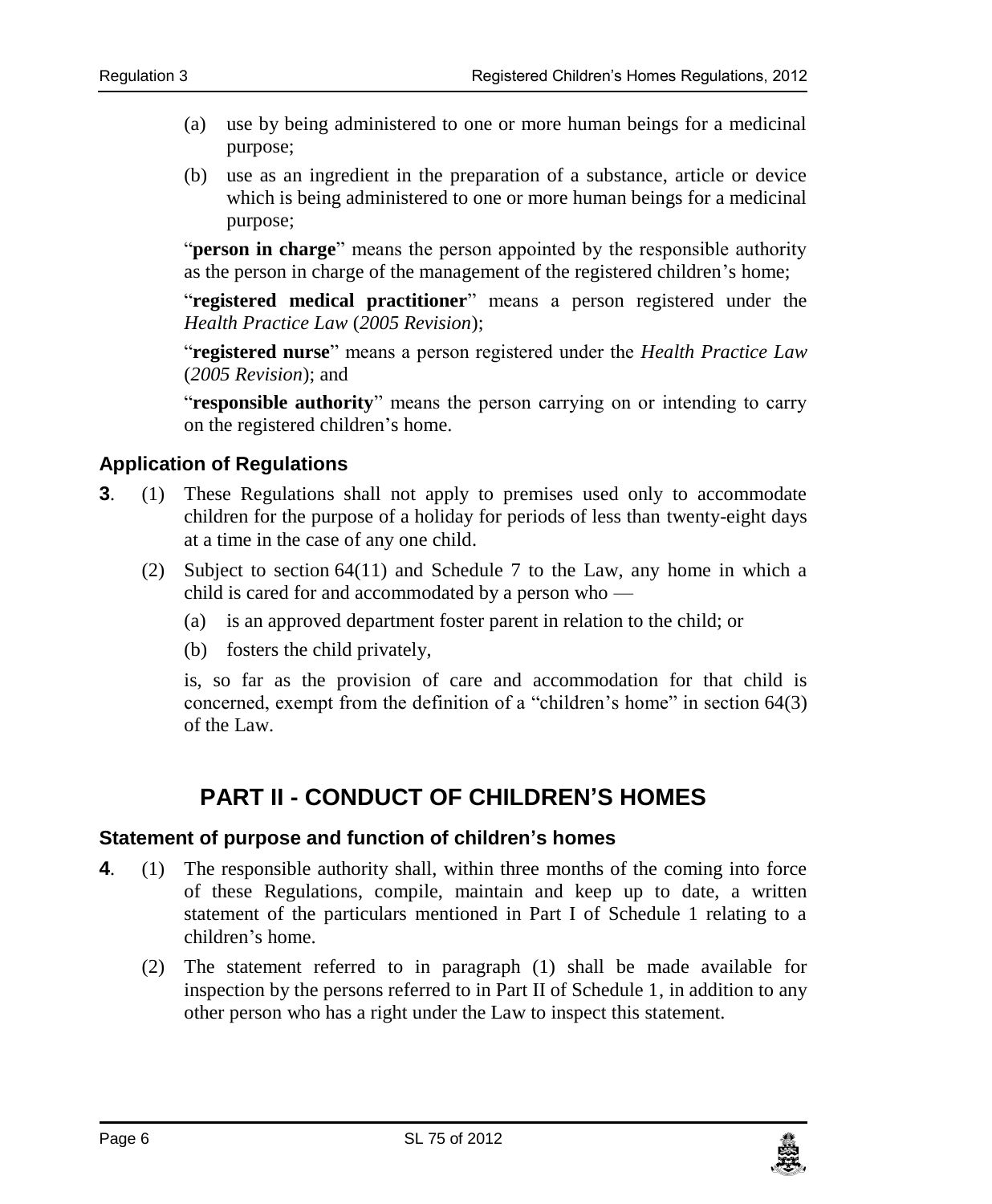#### <span id="page-6-0"></span>**5. Staffing of children's homes**

- **5**. (1) The responsible authority shall ensure that the number of staff in a children's home and their experience and qualifications are adequate to ensure that the welfare of the children in the home is safeguarded and promoted at all times.
	- (2) The responsible authority shall ensure that the particulars specified in Part I of Schedule 1 are brought to the notice of all staff in the children's home.

#### <span id="page-6-1"></span>**6. Accommodation for individual children's needs**

- **6**. (1) The responsible authority shall ensure that, insofar as is it is practicable, each child in a children's home is provided with an area within the home which is suitable for his needs.
	- (2) The area referred to in paragraph (1) shall be equipped with  $-$ 
		- (a) all the appropriate furnishings that would make the home habitable; and
		- (b) facilities that meet the needs of a child who is suffering from a physical or mental disability.

#### <span id="page-6-2"></span>**7. Provision of adequate conveniences**

- **7**. (1) The responsible authority shall ensure that the home is provided with wash basins, hot and cold water, showers and toilets.
	- (2) The responsible authority shall ensure that all parts of the home are
		- (a) adequately lit and ventilated;
		- (b) kept in good structural repair;
		- (c) kept sanitary; and
		- (d) reasonably decorated and maintained.
	- (3) The responsible authority shall provide adequate facilities in the home for a child to meet privately with —
		- (a) his parents;
		- (b) any person who has parental responsibility for him;
		- (c) his relatives or friends;
		- (d) his attorney-at-law;
		- (e) his guardian *ad litem*;
		- (f) any independent person appointed for the child pursuant to the Representation Procedure (Children) Regulations, 2012;
		- (g) any visitor appointed for the child in accordance with paragraph 14(7) of Schedule 2 to the Law; and
		- (h) any person authorised in accordance with section 80(2) of the Law to conduct an inspection of the children's home.

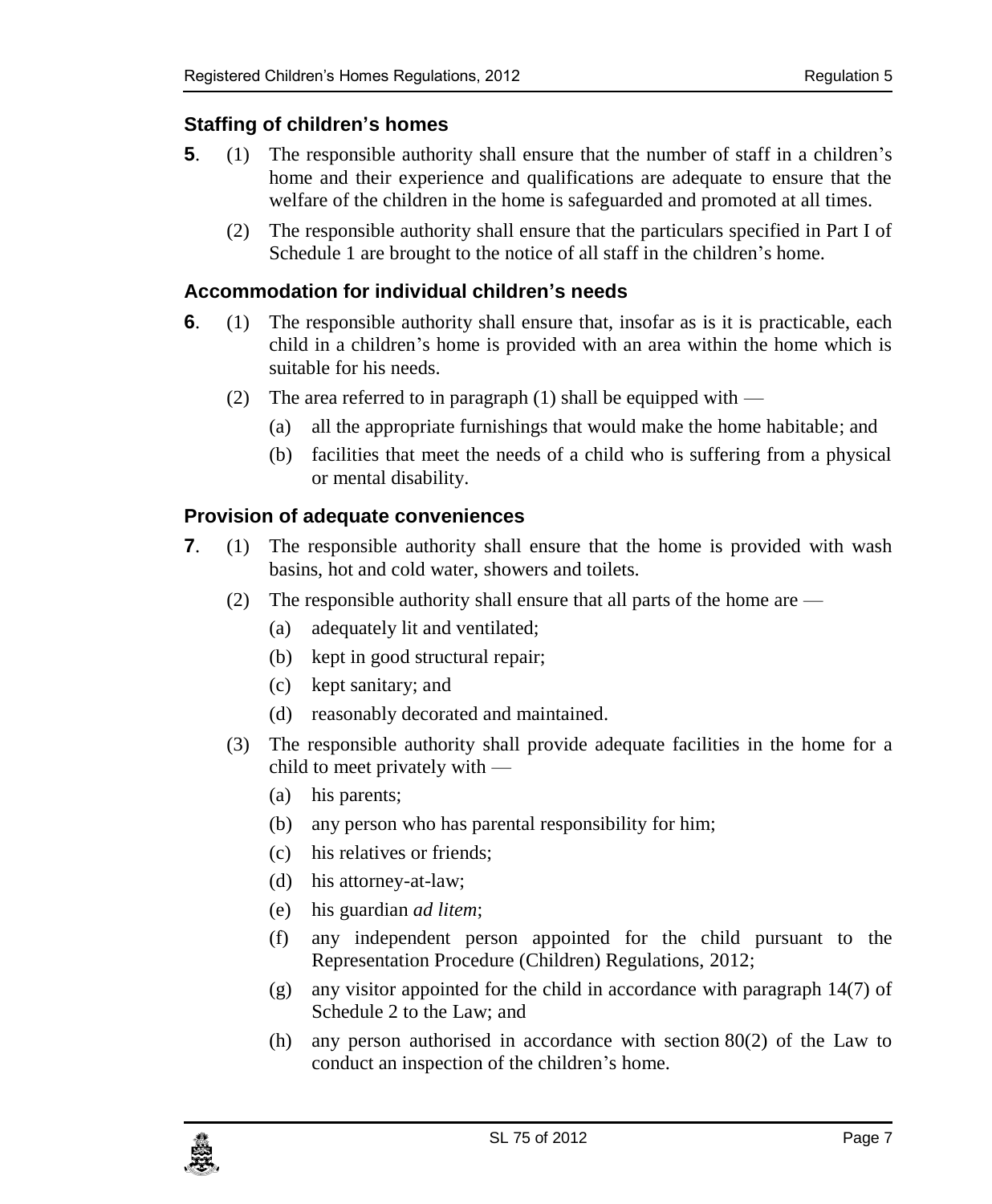- (4) The responsible authority shall provide the children with adequate laundry facilities and other grooming conveniences.
- (5) The responsible authority shall provide adequate private telephone facilities for the use of the children in the home in accordance with the policies of the home.

#### <span id="page-7-0"></span>**8. Control and discipline**

- **8**. (1) The responsible authority of a children's home shall only apply disciplinary measures within the home that are approved by the Department.
	- (2) The following acts shall not be practised in a children's home
		- (a) corporal punishment;
		- (b) any deprivation of food or drink;
		- (c) any restriction on visits to or by any child unless it is in the best interest of the child;
		- (d) any restriction on or delay in communications by telephone or post with —
			- (i) his parents, unless it is in the best interest of the child;
			- (ii) any person who has parental responsibility for him, unless it is in the best interest of the child;
			- (iii) his relatives or friends, unless it is in the best interest of the child;
			- (iv) his attorney-at-law;
			- (v) his guardian *ad litem*;
			- (vi) any independent person appointed for the child pursuant to Representation Procedure (Children) Regulations, 2012;
			- (vii) any visitor appointed for the child in accordance with paragraph 14(7) of Schedule 2 to the Law; or

(viii) any social worker assigned to the child by the Department;

- (e) any requirement that a child wear inappropriate clothes;
- (f) the deprivation of any form of health care or medication;
- (g) the intentional deprivation of sleep; and
- (h) any intimate physical examination of a child by any person other than a registered medical practitioner.
- (3) Where disciplinary action has been taken against a child in a children's home, the responsible authority shall, within twenty-four hours of the action, record or cause to be recorded in writing full particulars of the disciplinary action taken.
- (4) The particulars referred to in paragraph (3) shall include  $-$

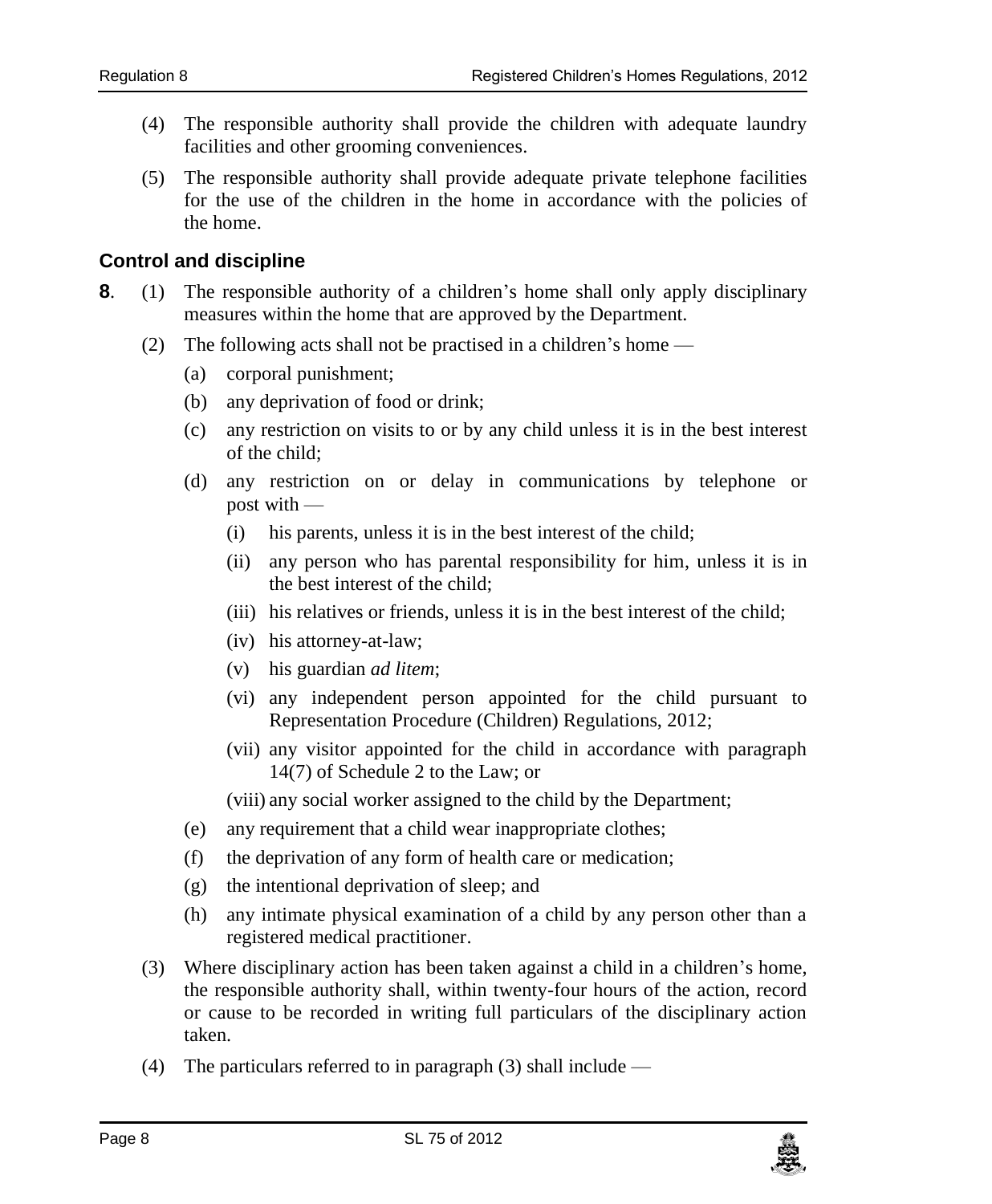- (a) the date on which the action was taken;
- (b) the reasons for the action;
- (c) the name of the child against whom the action was taken; and
- (d) the person who enforced the action.

### <span id="page-8-0"></span>**9. Storage of medicinal products**

- **9**. (1) Subject to paragraph (3), the responsible authority shall store or cause to be stored in a secure place any medicinal product which is kept in the home so as to prevent any child accommodated in the home from having access to it otherwise than under the supervision of a member of staff of the home.
	- (2) Subject to paragraph (3), all medicinal products shall be administered by a registered nurse or registered medical practitioner or by a member of staff of the children's home acting on instructions received from the registered nurse or registered medical practitioner.
	- (3) Paragraphs (1) and (2) shall not apply to a medicinal product which
		- (a) is stored by the child for whom it is provided in such a way that others are denied access to it; and
		- (b) may safely be self-administered by that child.

### <span id="page-8-1"></span>**10. Employment and education of older children**

**10**. The responsible authority shall assist with the making of arrangements for a child to pursue tertiary education, advanced training or gainful employment, where that child has attained the age where the responsible authority is no longer required to provide compulsory full-time education.

### <span id="page-8-2"></span>**11. Religious observance**

**11**. The responsible authority shall enable each child accommodated in a children's home, insofar as it is practicable, to attend the services of, to receive instruction in, and to observe any requirement of the religious persuasion to which he belongs.

### <span id="page-8-3"></span>**12. Food provided for child and cooking facilities**

- **12**. (1) The responsible authority shall ensure that a child accommodated in a children's home is provided with food which is properly prepared, nutritious and provided in adequate quantities to meet the needs of the child.
	- (2) The responsible authority shall, insofar as it is practicable, ensure that any special dietary need of a child accommodated in the home is satisfied.
	- (3) The responsible authority shall provide within a home
		- (a) suitable and sufficient catering equipment, crockery and cutlery;
		- (b) proper facilities for the refrigeration and storage of food; and

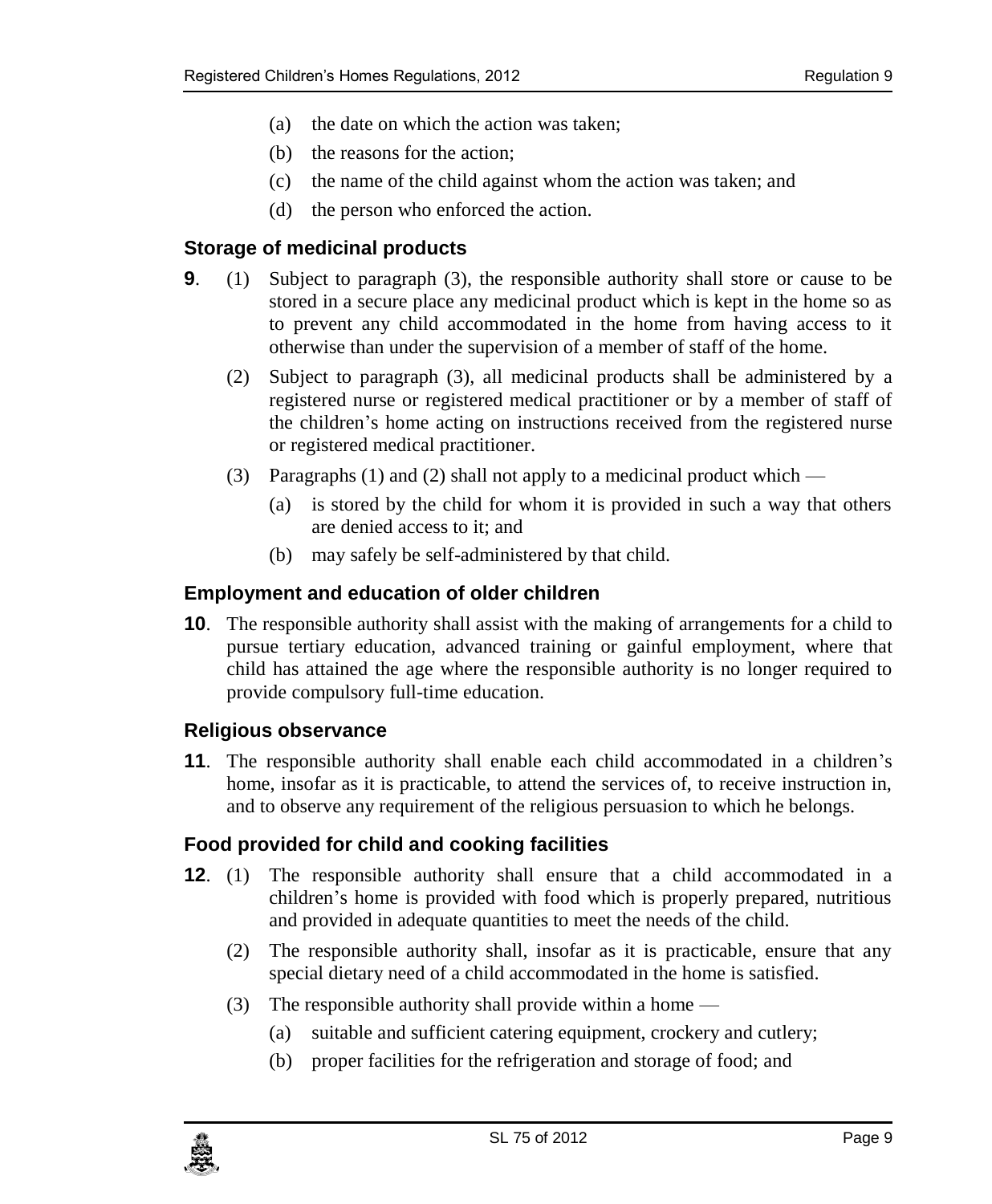(c) insofar as it is practicable, adequate facilities to allow children the option to prepare their own food.

#### <span id="page-9-0"></span>**13. Purchase of clothes**

- **13**. (1) The responsible authority shall, insofar as it is practicable, enable each child accommodated in the home to purchase clothes according to his needs.
	- (2) The responsible authority shall, insofar as it is practicable, purchase clothes to meet the needs of a child, where that child, his parent or guardian is unable to purchase the clothes.

#### <span id="page-9-1"></span>**14. Fire precautions**

- **14.** (1) The responsible authority shall ensure, before any child is accommodated in a children's home and whenever there is a change in particulars during the period that child is accommodated, that the Chief Fire Officer is notified in writing of the following particulars —
	- (a) the location of the home;
	- (b) the number of children accommodated or to be accommodated in the home;
	- (c) the age range of the children accommodated or to be accommodated in the home; and
	- (d) whether any child accommodated or to be accommodated in the home suffers from a physical or mental disability.
	- (2) The responsible authority shall ensure that, in respect of the home, adequate
		- (a) precautions are taken against the risk of fire;
		- (b) means of escape in the event of fire are provided;
		- (c) arrangements are made for detecting, containing and extinguishing a fire;
		- (d) arrangements are made for warning of an outbreak of a fire and for evacuation in the event of a fire; and
		- (e) fire fighting equipment is available.
	- (3) The responsible authority shall ensure that arrangements are made to familiarise the staff working and children accommodated in the home with the procedure to be followed in the event of a fire.
	- (4) The arrangements referred to in paragraph (3) shall include the evacuation procedure from the home, techniques of resuscitation and life saving methods.
	- (5) The responsible authority shall establish a reporting system to ensure that reports on any outbreak of fire requiring an evacuation of children accommodated in the home is forwarded to it immediately.

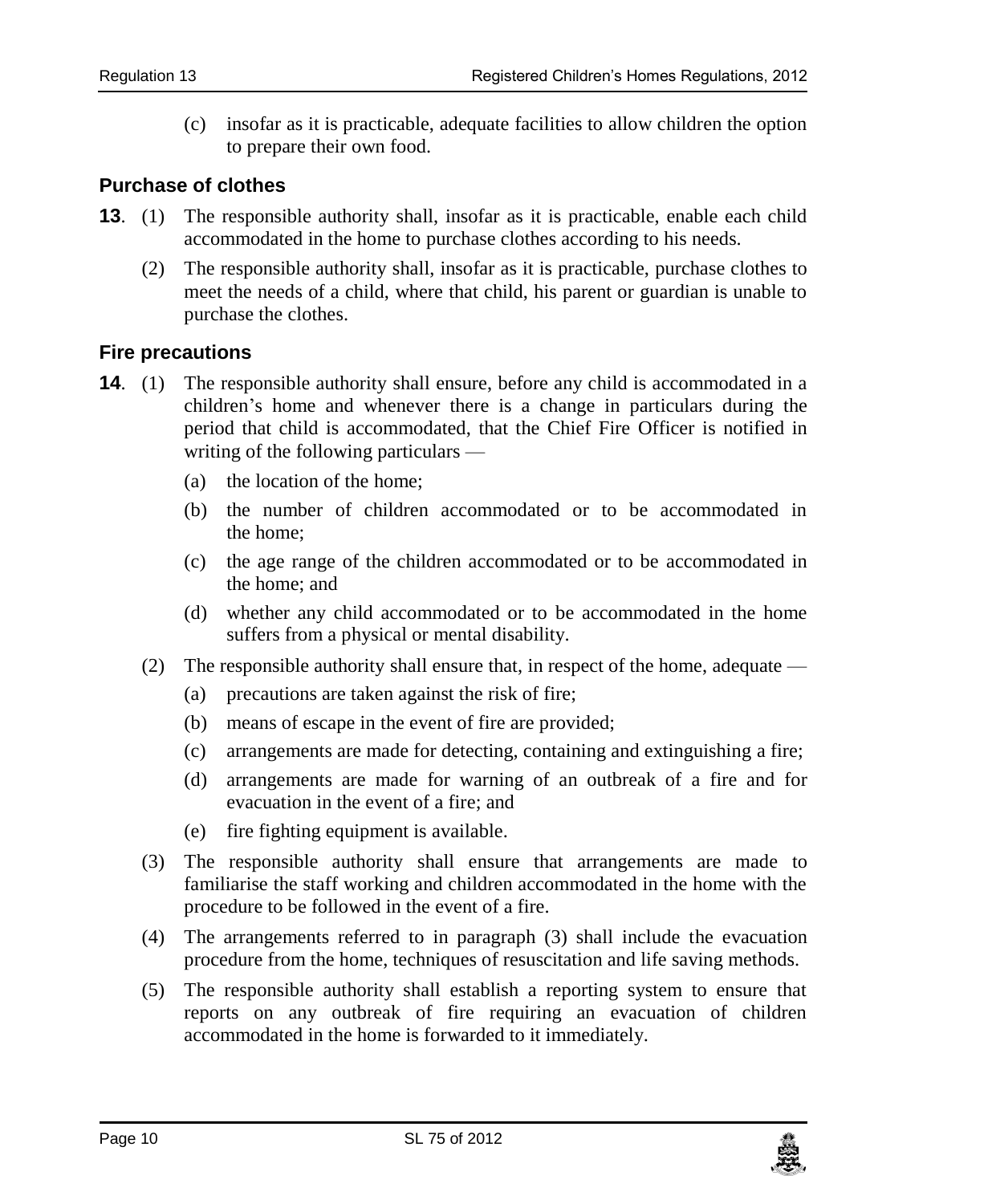# **PART III - ADMINISTRATION OF CHILDREN'S HOMES**

#### <span id="page-10-1"></span><span id="page-10-0"></span>**15. Confidential records in relation to children in children's homes**

- **15**. (1) The responsible authority shall arrange for the keeping in each children's home of a record, in permanent form, on each child accommodated and which shall insofar as it is practicable include the information specified in Schedule 2.
	- (2) The responsible authority shall keep the record mentioned in paragraph (1) securely and shall treat it as confidential subject only to —
		- (a) any provision under or by virtue of any Law under which access may be obtained or given to records and information concerning a child; or
		- (b) any court order, in respect of access to records and information concerning a child.
	- (3) The responsible authority shall retain the records mentioned in paragraph (1) for at least seventy-five years from the date of birth of the child to whom they relate or if the child dies before attaining the age of eighteen, for a period of fifteen years from the date of his death.

#### <span id="page-10-2"></span>**16. Access by guardians** *ad litem* **to records**

- **16**. The responsible authority shall, if requested, provide a guardian *ad litem* of a child with —
	- (a) access to all the records relating to the child in accordance with these Regulations; and
	- (b) copies of the records.

#### <span id="page-10-3"></span>**17. Other records with respect to children in children's home**

- **17**. (1) The responsible authority shall keep in each children's home the records specified in Schedule 3 and shall ensure that the details are kept current.
	- (2) The records referred to in paragraph (1) shall be retained for at least fifteen years, except for records of menus which shall be kept only for one year.

#### <span id="page-10-4"></span>**18. Availability of Regulations**

- **18**. The responsible authority shall keep a copy of these Regulations in the children's home and make it available to —
	- (a) all staff;
	- (b) every child accommodated in the home;
	- (c) the parents or guardians of any child accommodated in the home; and
	- (d) any person with parental responsibility for a child accommodated in the home.

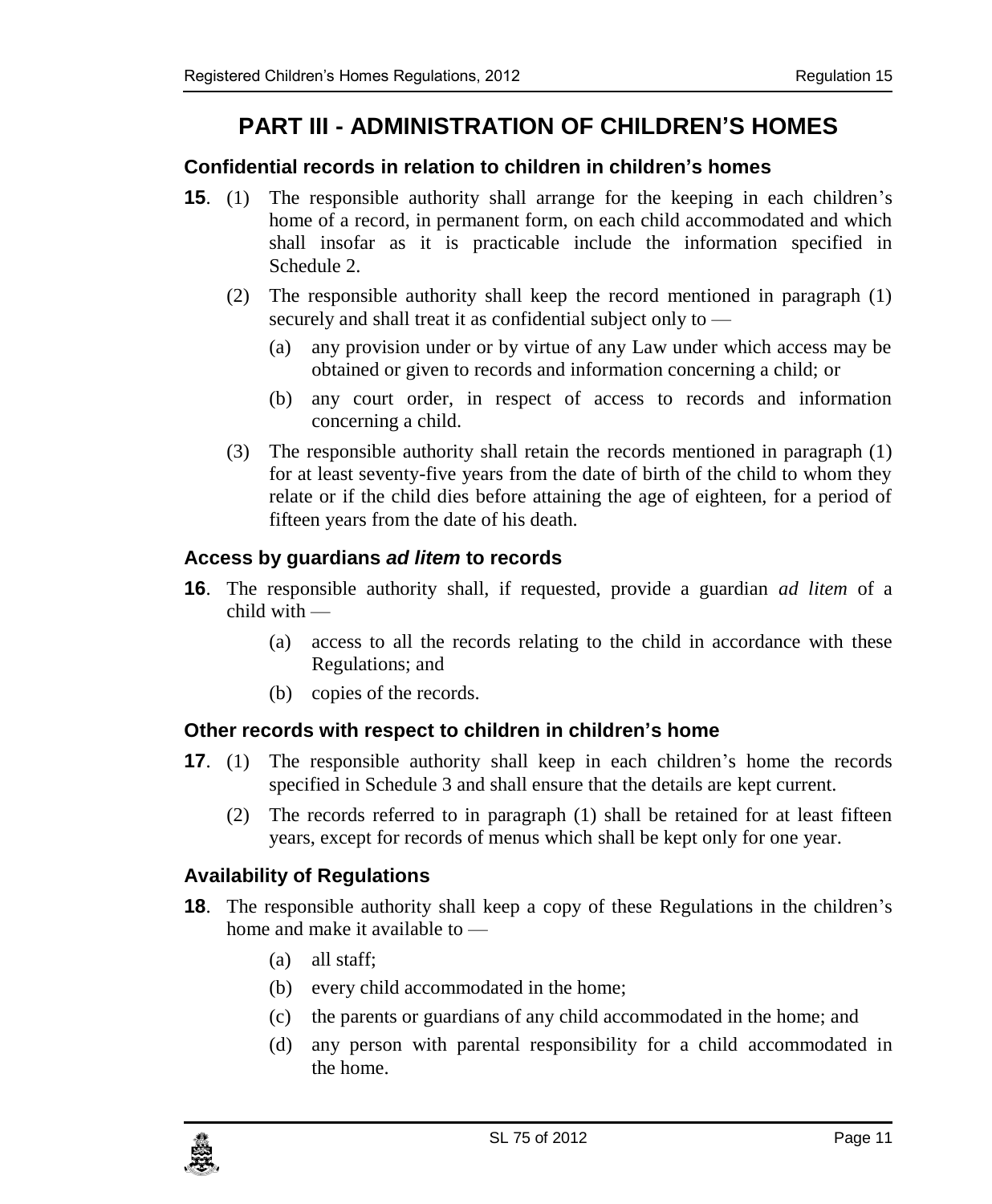#### <span id="page-11-0"></span>**19. Notification of significant events**

- **19**. (1) The responsible authority shall, insofar as it is practicable, immediately give notification of any of the events mentioned in paragraph (2) to —
	- (a) (i) the parents of any child concerned;
		- (ii) the Department;
		- (iii) any person who has parental responsibility for a child in the home;
		- (iv) any other person who has undertaken to meet any fees or expenses incurred in accommodating any child concerned at the home; and
	- (b) in respect of the event mentioned in paragraph  $(2)(c)$ , a police officer.
	- (2) The events referred to in paragraph  $(1)$  are
		- (a) the death of a child accommodated at the home;
		- (b) any conduct on the part of a member of staff of the home which, in the opinion of the Department is not, or as the case may be, would not, be appropriate for a person employed in work involving children;
		- (c) the suffering of serious harm by a child accommodated at the home;
		- (d) any serious accident involving a child accommodated at the home;
		- (e) any serious illness of a child accommodated at the home; and
		- (f) the outbreak in the home of any notifiable infectious disease to which the *Public Health Law* (*2002 Revision*) or regulations made under that Law applies.
	- (3) Any notification given with respect to the death of a child shall contain all available details as to the circumstances.

#### <span id="page-11-1"></span>**20. Absence of a child without authority**

- **20.** (1) The responsible authority shall stipulate and cause to be recorded in writing the procedure to be followed when any child accommodated in a children's home leaves the facility without permission.
	- (2) The responsible authority shall ensure that the procedure mentioned in paragraph (1) is brought to the attention of the children accommodated in the home and all staff members in the home.

#### <span id="page-11-2"></span>**21. Absence of the person in charge**

- **21**. (1) Subject to paragraph (2), a person in charge of a registered children's home who proposes to be absent from the home for a continuous period of four weeks or more shall give written notice of that intention to the Department and the responsible authority at least four weeks before commencement of his absence.
	- (2) The Department may accept a shorter notice, where the circumstances make it impracticable to provide the period of notice mentioned in paragraph (1).

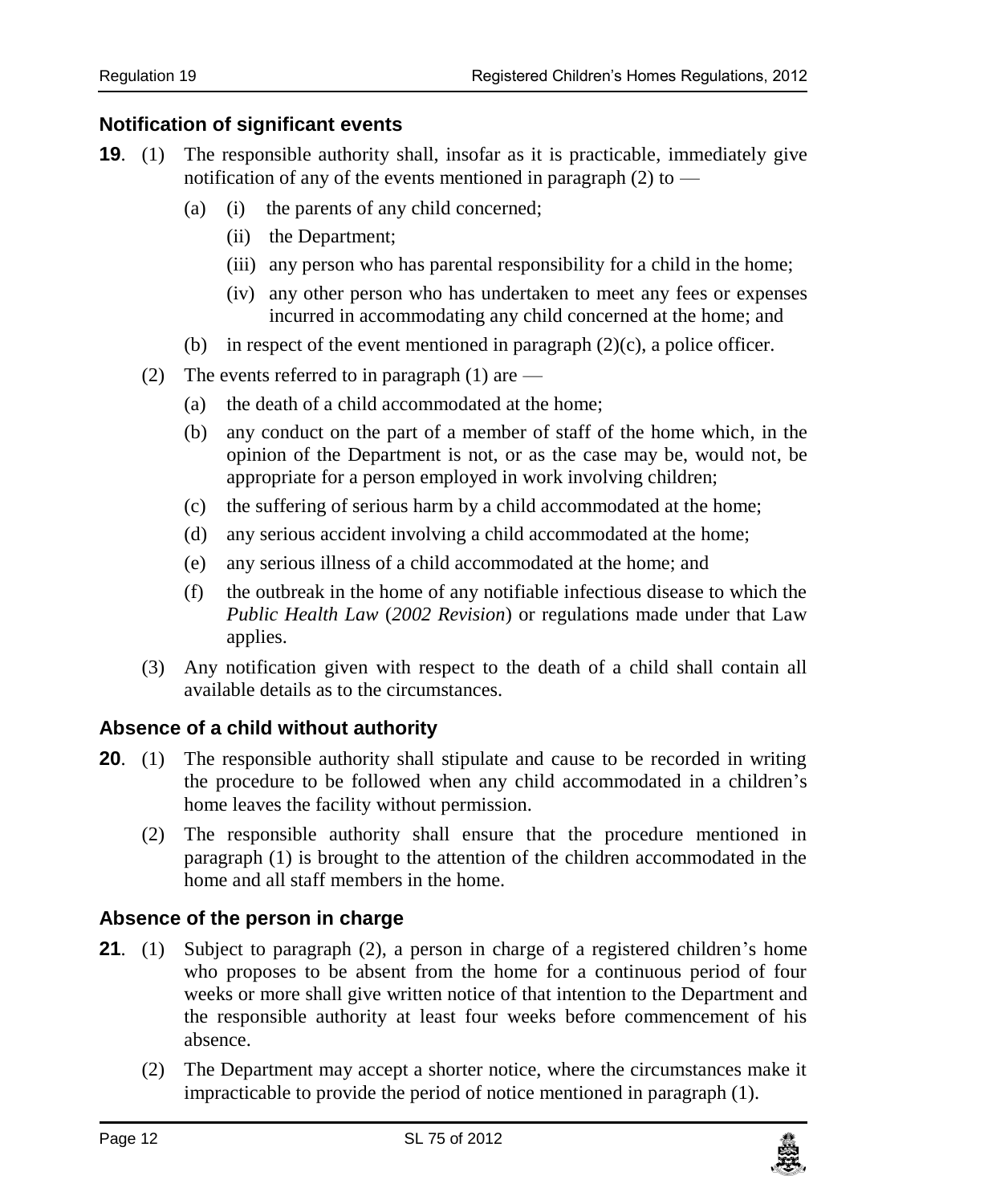- (3) Where paragraph (1) applies, the person in charge of a registered children's home shall inform the Department and the responsible authority at least seven days before the beginning of the absence of —
	- (a) its occurrence and anticipated duration;
	- (b) the reason for it;
	- (c) the number of children accommodated in the home when the information is given;
	- (d) the arrangements which have been made for the supervision of the home; and
	- (e) the name, address and qualifications of the person who will be in charge of the home.
- (4) The responsible authority shall notify the Department within seven days of the return of the person in charge or the appointment of some other person in his place.
- (5) If, in the case of a registered children's home, the person in charge is also the responsible authority, anything required to be done by or to the responsible authority shall be done by or to, as the case may require, the person for the time being in charge of the home.

#### <span id="page-12-0"></span>**22. Accountability and visiting on behalf of responsible authority**

- **22.** (1) If the responsible authority of a registered children's home is an individual but is not the person in charge of the home, that responsible authority shall visit the home once a month, or cause some other person to do so on his behalf and to report to him in writing on the management of the home.
	- (2) If the responsible authority of a registered children's home is a body of persons, whether incorporated or not, the directors, or other persons responsible for the conduct of the body, shall cause one of their number to visit the home once a month and to report to them in writing on the management of the home.

# <span id="page-12-1"></span>**PART IV - REGISTRATION OF CHILDREN'S HOMES**

#### <span id="page-12-2"></span>**23. Application for registration of children's homes**

- **23.** (1) An application to register a children's home under paragraph 1 of Schedule 6 to the Law shall be made in writing to the Department.
	- (2) An application to register a children's home shall be accompanied by the particulars specified in —
		- (a) Part I of Schedule 4 where the applicant is a natural person;

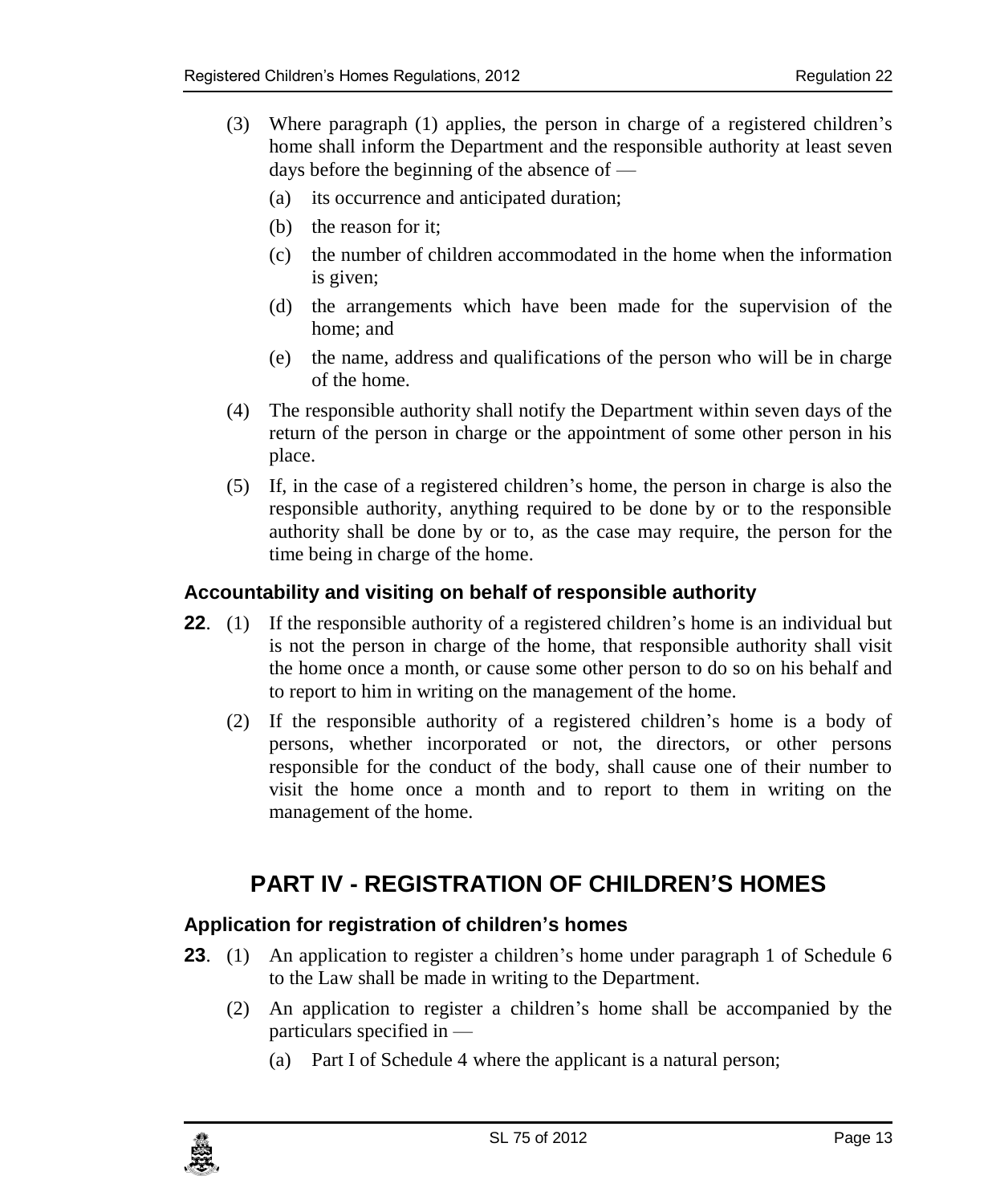- (b) Part II of Schedule 4 where the applicant is a body corporate or unincorporated; or
- (c) Part III of Schedule 4 in all cases.

#### <span id="page-13-0"></span>**24. Limits on number of children accommodated**

**24**. The Department may limit the number of children to be accommodated in a registered children's home to such number as it may specify by means of a condition imposed under paragraph 2 of Schedule 6 to the Law.

#### <span id="page-13-1"></span>**25. Annual review of registration**

**25**. In connection with an annual review of registration under paragraph 3 of Schedule 6 to the Law, the person carrying on the registered children's home shall notify the Department of any changes which there may have been since the previous review, or the original application where there has been no review, in any of the particulars furnished under regulation 23(2).

#### <span id="page-13-2"></span>**26. Inspection of registered children's homes**

- **26**. (1) Where an application has been made for the registration of a children's home, the Department shall cause it to be inspected before deciding whether or not to approve the application.
	- (2) The Department shall cause the home to be inspected within the period of one month ending upon the anniversary of the registration of a registered children's home.
	- (3) The Department shall cause the home to be inspected on at least one other occasion in any year.
	- (4) The Department may notify the person in charge of the home of its intention to conduct the inspection required by paragraph (2), but shall not do so with regard to any inspection pursuant to paragraph (3).
	- (5) The Department shall consider the report of any inspection of the home conducted in accordance with this regulation when determining whether or not the registration of the home shall be renewed or cancelled.

#### <span id="page-13-3"></span>**27. Cancellation of registration**

- **27**. An application under paragraph 4(1) of Schedule 6 to the Law shall be made in writing and shall include particulars of the —
	- (a) date on which the responsible authority wishes the cancellation of the registration of the home to take effect, being a date no earlier than one month after the date on which the application is made; and
	- (b) action which the responsible authority intends should be taken with regard to alternative accommodation for any child then accommodated in the home.

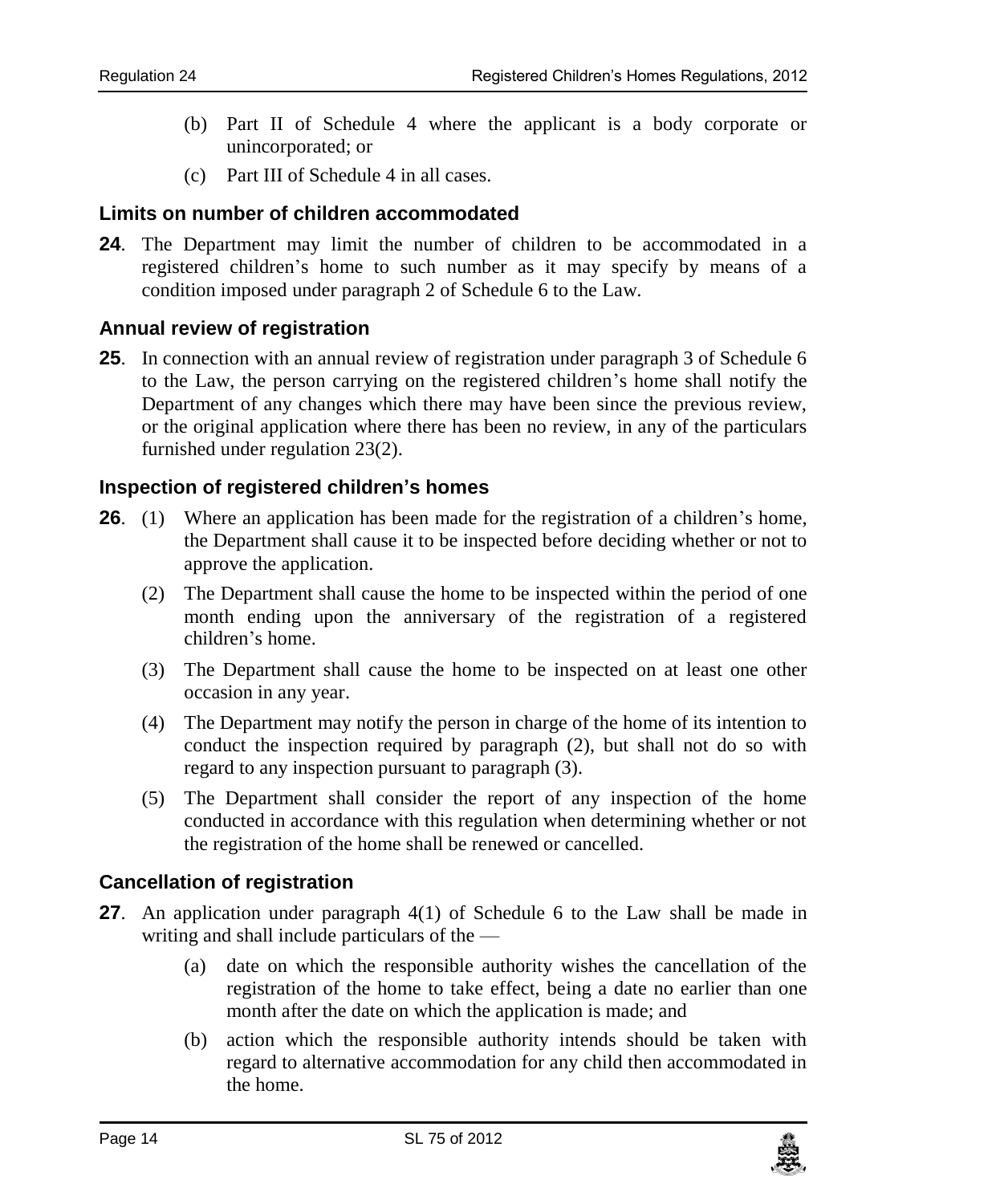### <span id="page-14-0"></span>**28. Change of person in charge**

**28**. The responsible authority shall give at least one month's prior notice in writing to the Department of any proposal to change the person in charge of a registered children's home and the notice shall contain the particulars mentioned in Schedule 5.

# **PART V - VISITS BY THE DEPARTMENT**

#### <span id="page-14-2"></span><span id="page-14-1"></span>**29. Circumstances necessitating a visit by the Department**

- **29.** (1) The Department shall arrange for one of its officers to visit every child who is accommodated in a registered children's home in any of the following circumstances and within the periods specified —
	- (a) where the responsible authority makes representations to the Department that there are circumstances relating to the child which may require a visit, within fourteen days of receipt of those representations; and
	- (b) when it is informed that the welfare of a child is not safeguarded or promoted, within seven days of being so informed.
	- (2) The Department, on receiving a notification under paragraph (1), shall determine whether the accommodation provided by the registered children's home is in the best interest of the child.

### <span id="page-14-3"></span>**30. Further visits**

- **30**. (1) After a first visit has been made under regulation 29, the Department shall arrange for such further visits to the child by one of its officers as appears to it to be necessary, whether in the light of a change of circumstances or not; and shall in any event arrange for the further visits provided for by paragraphs (2) and (3).
	- (2) The Department shall, within six months of the first visit, arrange for a further visit by one of its officers where the first visit was made in the circumstances specified in regulation  $29(1)(a)$  and it is satisfied following that first visit that the child's welfare is being safeguarded and promoted.
	- (3) Where the Department is not satisfied following the first visit that the child's welfare is being safeguarded and promoted but has decided that the child should continue to reside in the same accommodation, it shall arrange for a further visit by one of its officers within twenty-eight days of the first visit.

#### <span id="page-14-4"></span>**31. Requirements for visits**

- **31.** (1) The Department shall ensure that in the course of visits to which regulations 29 and 30 refer, its officer —
	- (a) sees the child alone, unless the officer considers it unnecessary;

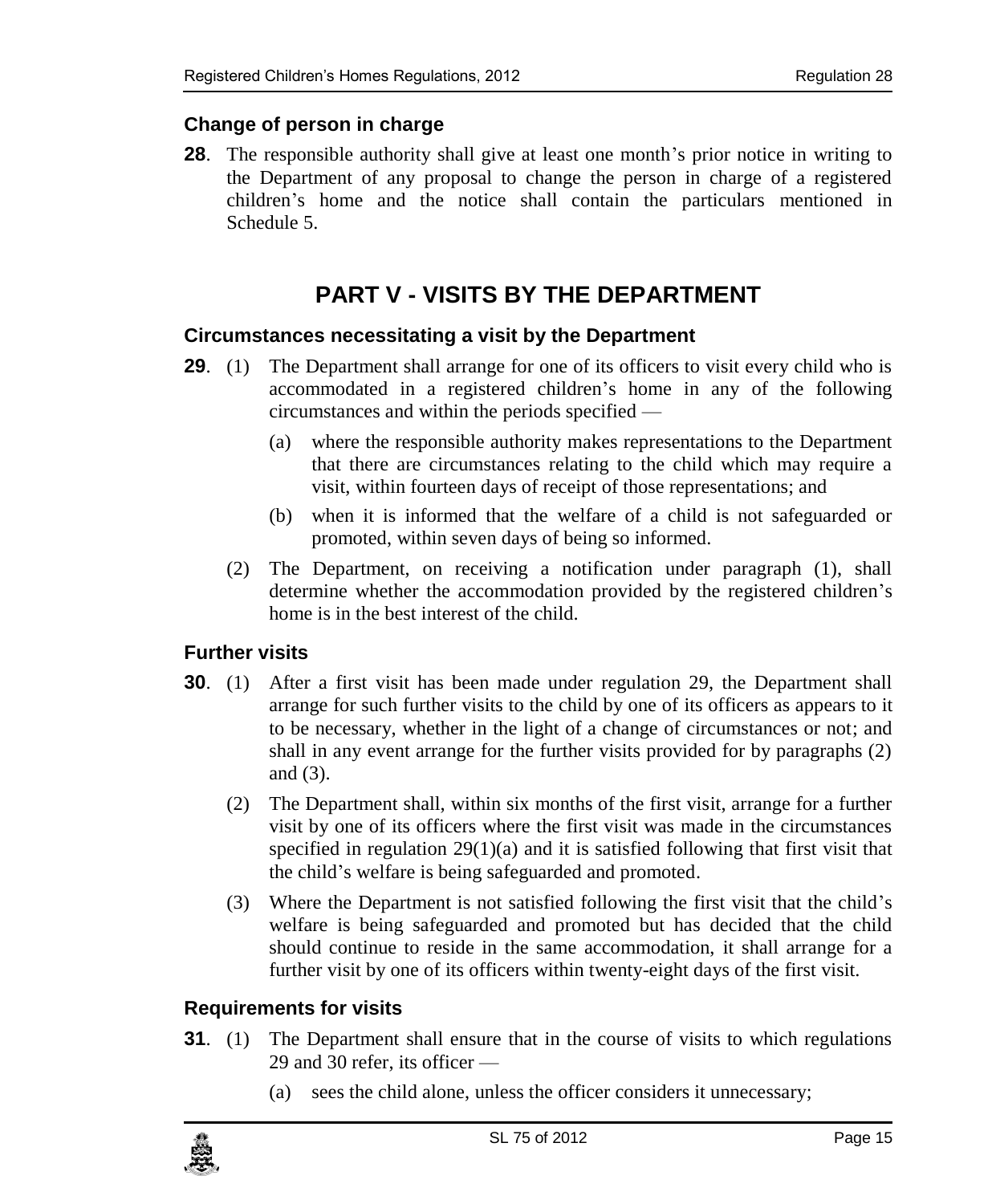- (b) reads all relevant case papers and records concerning the child kept by the responsible authority and makes copies, signs and dates them to indicate they have been seen by him; and
- (c) makes a written report of his visit, a copy of which shall be forwarded to the responsible authority.
- (2) The responsible authority shall provide suitable accommodation for a visit made under regulation 29 or 30.

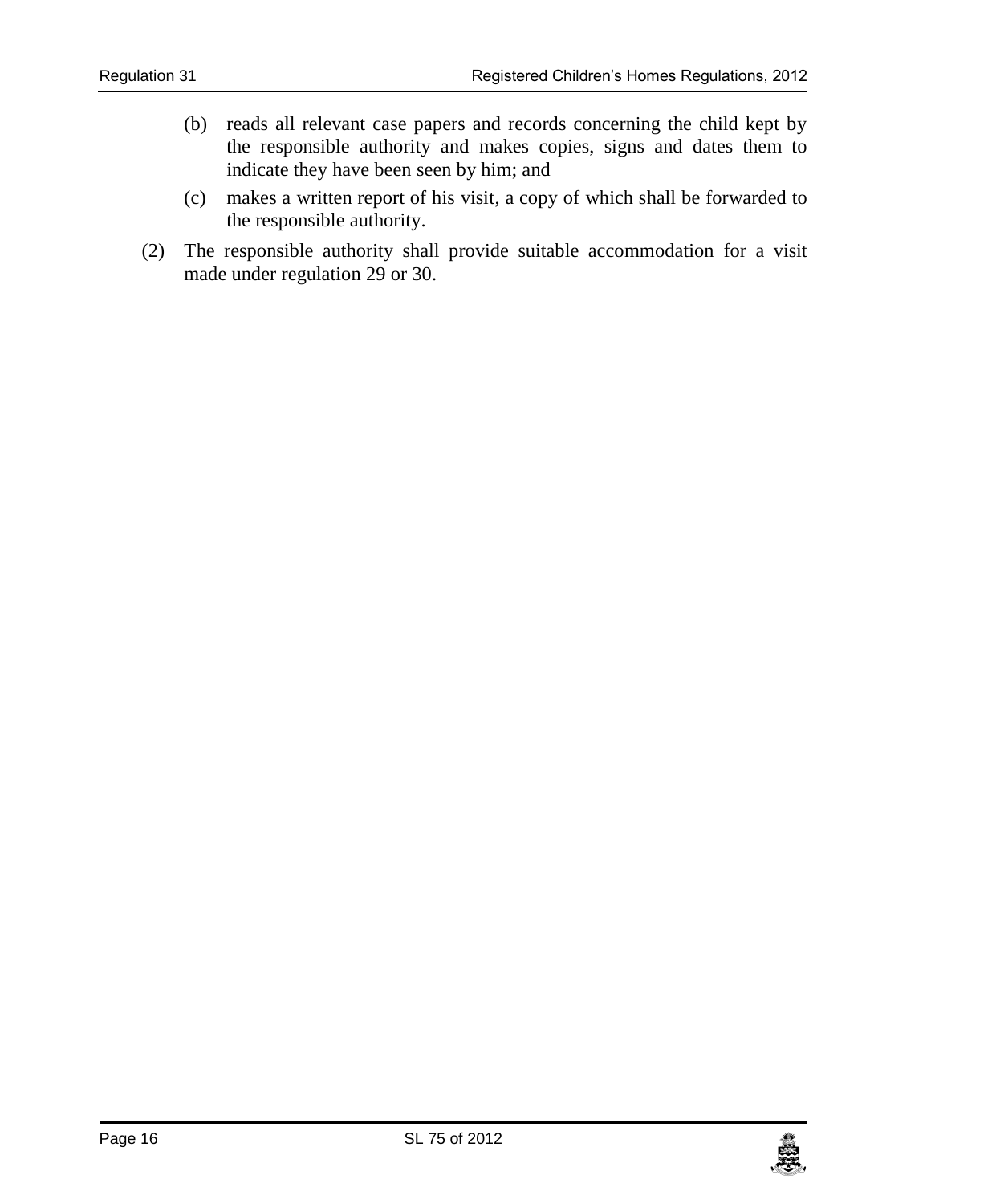# <span id="page-16-0"></span>(Regulation 4)

# <span id="page-16-1"></span>**STATEMENT TO BE KEPT RELATING TO CHILDREN'S HOMES PART I**

### *Particulars to be included in statement*

- <span id="page-16-2"></span>1. The purpose for which the children's home is established and the objectives to be attained with regard to children accommodation in the home.
- 2. The name and address of the person in charge of the children's home.
- 3. The following details about the children for whom it is intended that accommodation should be provided —
	- (a) age range;
	- (b) sex; and
	- (c) the number of children.
- 4. Whether a child is selected by reference to criteria other than age or sex and if so, those criteria.
- 5. The organisational structure of the children's home.
- 6. The number of staff employed in the children's home.
- 7. The qualification and experience of the persons in charge of the children's home, including all staff members.
- 8. The facilities and services to be provided within the children's home.
- 9. The arrangements made to protect and promote the health of the children.
- 10. The fire precautions and associated emergency procedures.
- 11. The arrangements made for religious observance by any child.
- 12. The arrangements made for contact between a child and his parents, a person who has parental responsibility for the child, relatives or friends.
- 13. The disciplinary measures in place.
- 14. The procedure for dealing with any unauthorised absence of a child from the home.
- 15. The arrangements for dealing with complaints against persons in the home.
- 16. The arrangements for the education of any child in the home.
- 17. The arrangements for dealing with reviews under section 28 of the Law of the cases of every child.

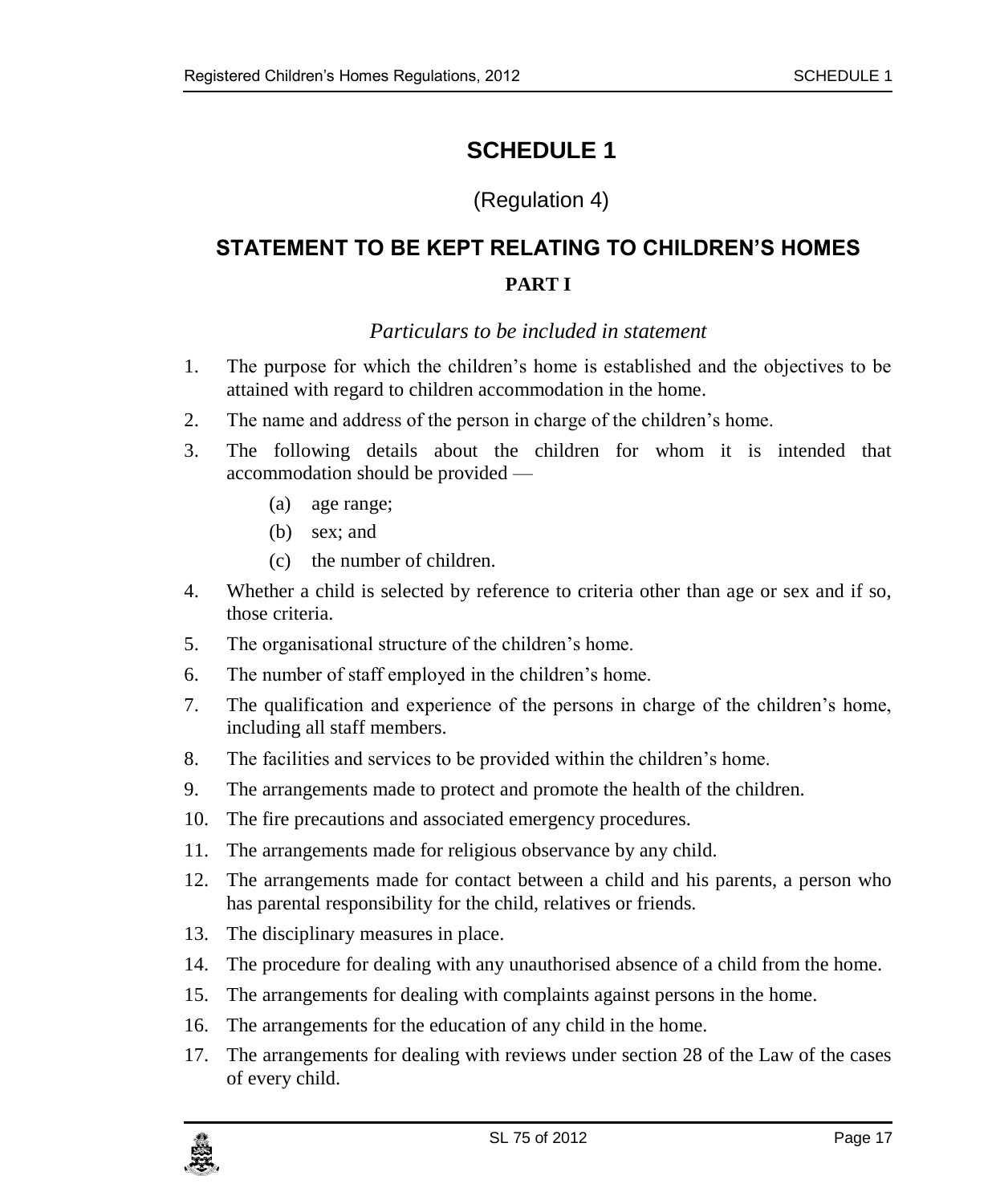### **PART II**

#### *Persons to whom statement is to be made available for inspection*

- <span id="page-17-0"></span>1. The person in charge of the children's home.
- 2. The staff of the children's home.
- 3. The children accommodated in the children's home.
- 4. The parent of any child accommodated in the children's home.
- 5. Any person who is not a parent of a child accommodated in the children's home, but who has parental responsibility for such a child.
- 6. The Department.

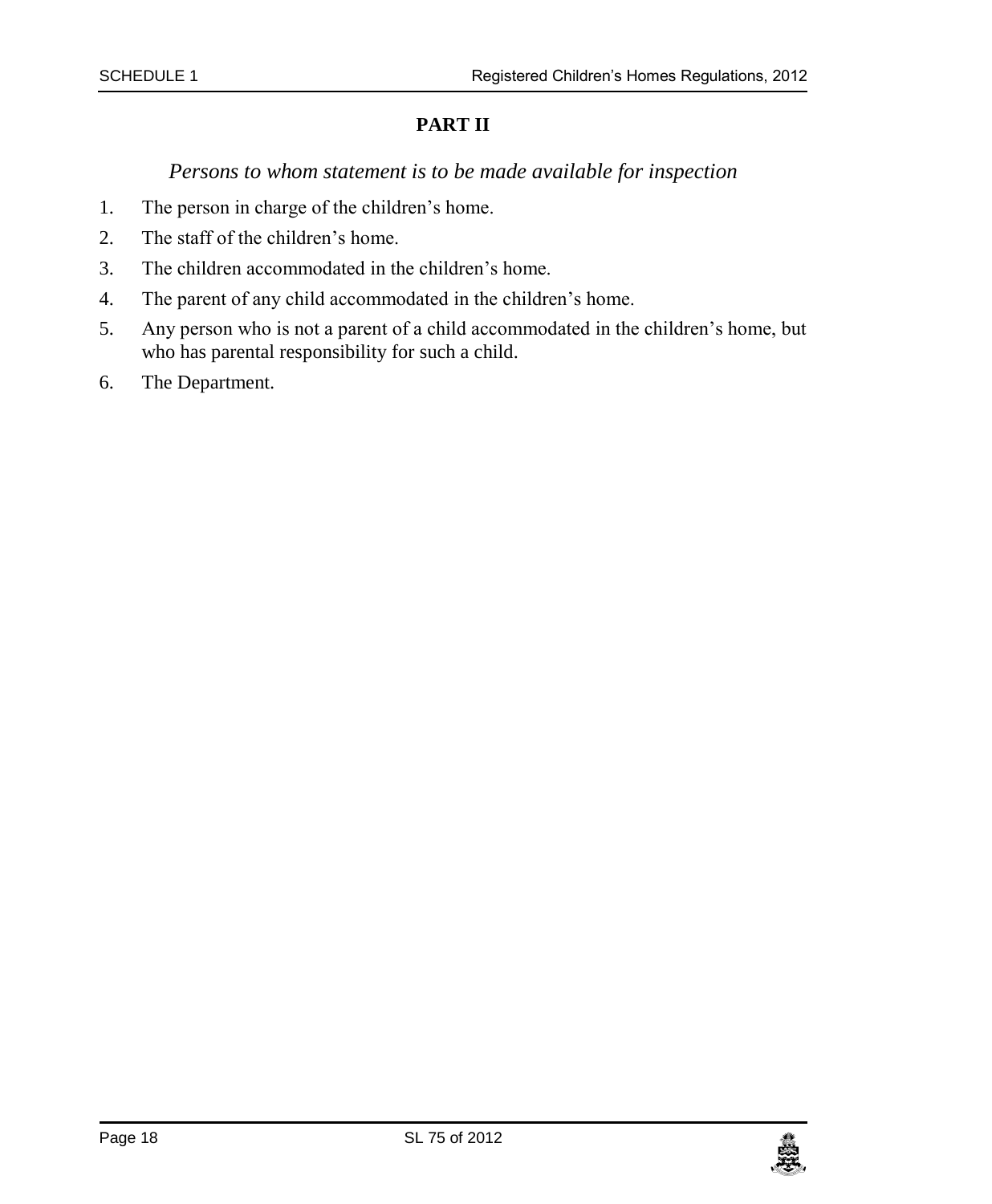# (Regulation 15(1))

# <span id="page-18-1"></span><span id="page-18-0"></span>**INFORMATION TO BE INCLUDED IN CONFIDENTIAL RECORDS CONCERNING CHILDREN IN CHILDREN'S HOMES**

- 1. The child's name and any name by which the child has previously been known other than a name used by the child prior to adoption.
- 2. The child's sex and date of birth.
- 3. The child's religious persuasion, if any.
- 4. A description of the child's racial origin, cultural and linguistic background.
- 5. The living arrangements of the child before being placed in the children's home.
- 6. The person under whose authority the child is provided with care and accommodation in the home and any Law which authorises its provision.
- 7. The name, address, telephone number and the religious persuasion, if any, of
	- (a) the child's parents; and
	- (b) any person who has parental responsibility for him.
- 8. The name, address and telephone number of any social worker assigned to the child by the Department.
- 9. The date and circumstances of any absence of the child from the home.
- 10. The date and circumstances of any visit to the child whilst in the home by any of the persons referred to in regulation 8(2)(d).
- 11. A copy of any statement of special educational needs maintained in relation to the child.
- 12. The name and address of any educational institution attended by the child and of any employer of the child.
- 13. Every school report received by the child while accommodated in the home.
- 14. The date and circumstances of any disciplinary measures imposed against the child.
- 15. Any special dietary or health needs of the child.
- 16. Arrangements for, including any restrictions on, contact between the child and
	- (a) his parents; and
	- (b) any person who has parental responsibility for him.
- 17. The date and result of any review of the child's case.
- 18. The name and address of the medical practitioner with whom the child is registered.
- 19. Details of any accident involving the child.

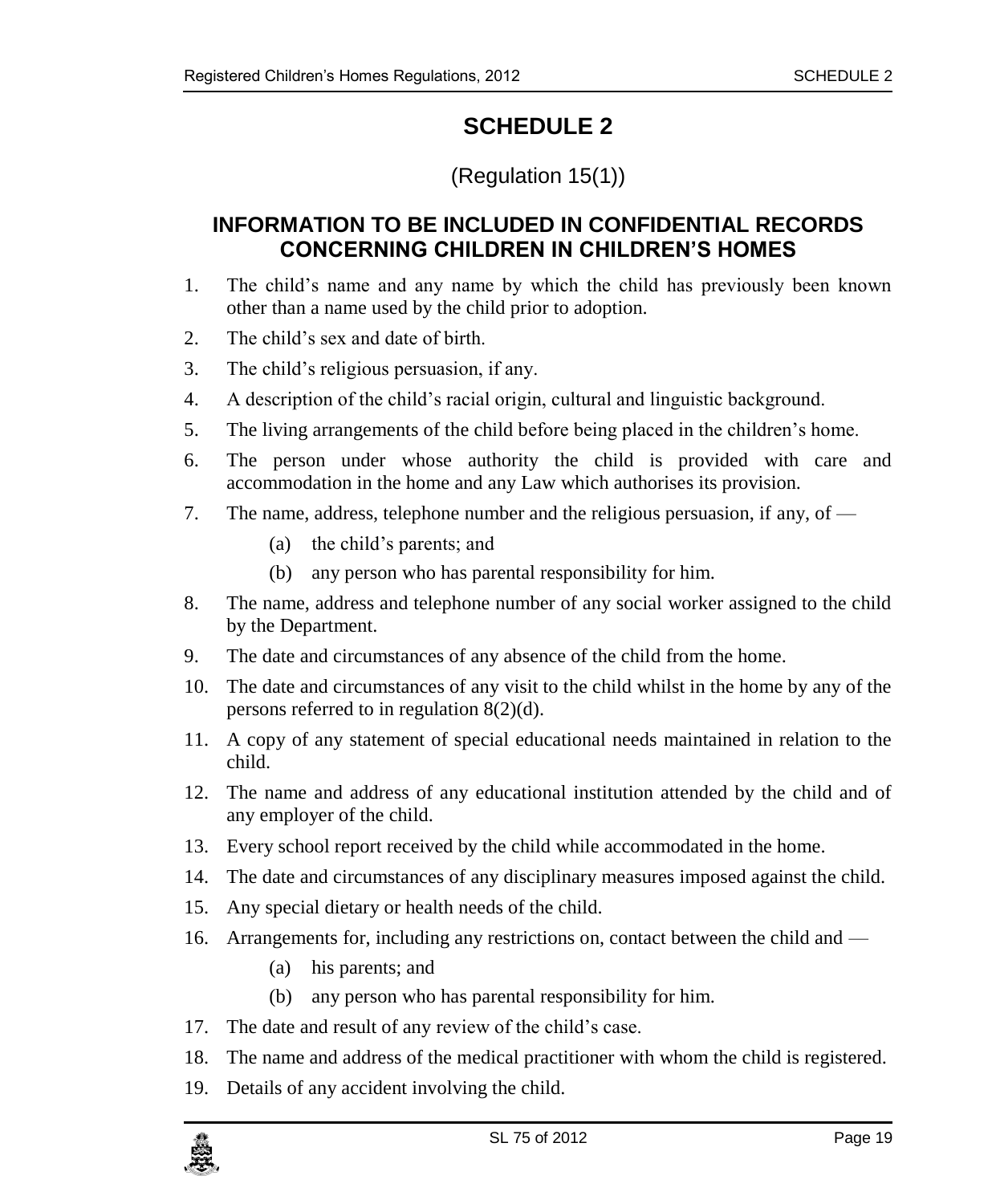- 20. Details of any immunisation, illness, allergy or medical examination of the child and of any dental need of the child.
- 21. Details of any health examination or development test conducted with respect to the child at or in connection with his school.
- 22. Details of all medicinal products taken by the child while in the home and by whom they were administered, including those which the child is permitted to administer to himself.
- 23. The date on which
	- (a) any money or valuables are deposited by or on behalf of a child for safekeeping;
	- (b) such money is withdrawn; and
	- (c) any valuables are returned.
- 24. The arrangements for accommodation of the child when his accommodation in the children's home ceases.

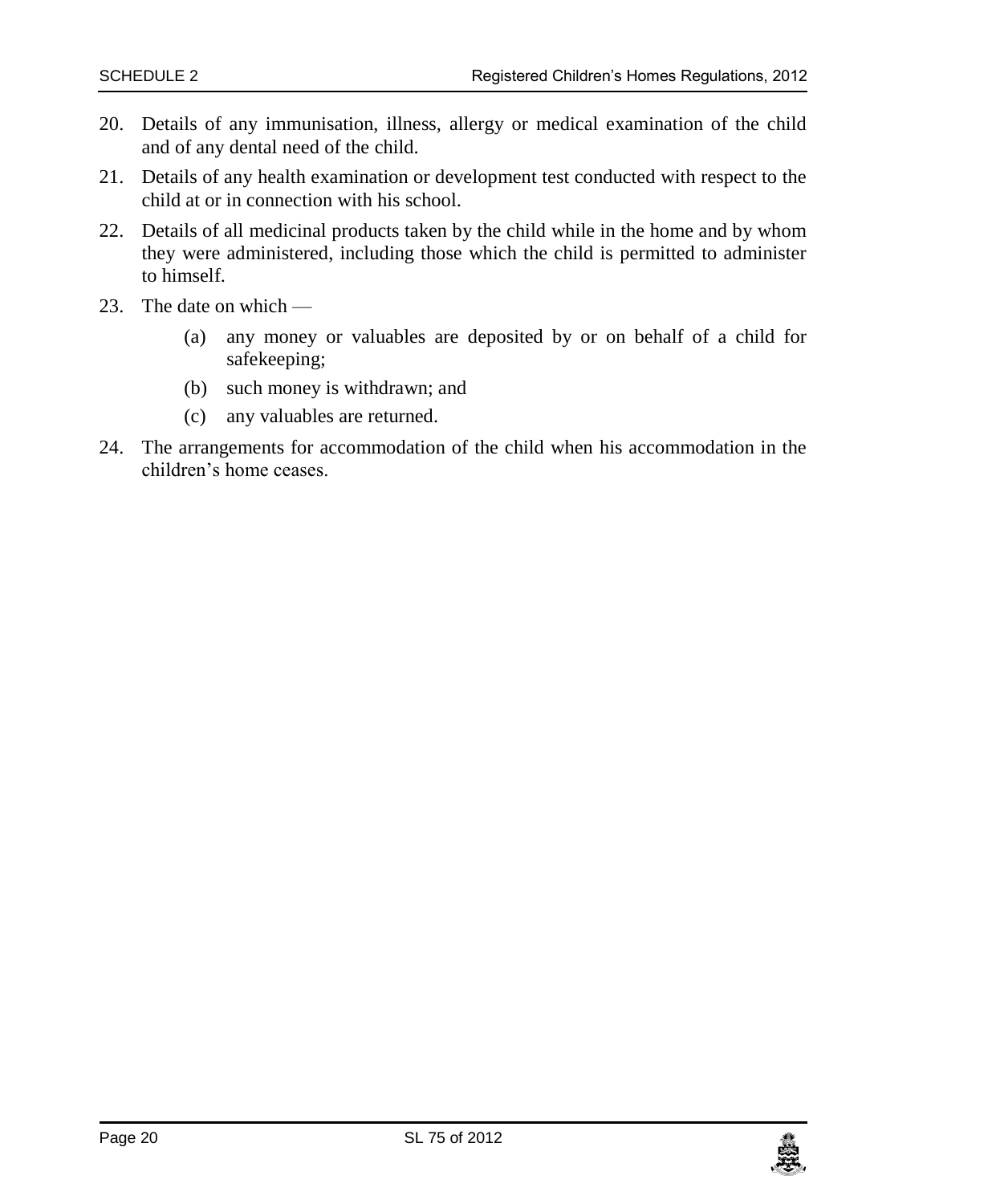# (Regulation 17(1))

### <span id="page-20-1"></span><span id="page-20-0"></span>**INFORMATION TO BE INCLUDED IN OTHER CONFIDENTIAL RECORDS CONCERNING CHILDREN IN CHILDREN'S HOMES**

- 1. A record showing
	- (a) the date on which each child was first accommodated in the children's home;
	- (b) the date on which a child ceased to be accommodated in the children's home;
	- (c) where each child came from before he commenced occupancy of the children's home;
	- (d) the new accommodation of each child who has ceased to be accommodated in the children's home;
	- (e) the identity of the person, authority or organisation responsible for the child being placed in the children's home; and
	- (f) which, if any, child accommodated in the children's home was being looked after, or in the care of, any other home or facility providing child care.
- 2. A record showing
	- (a) the full name;
	- (b) the sex;
	- (c) the date of birth;
	- (d) the qualifications relevant to and experience of work involving children,

of every person who —

- (i) is employed at the children's home;
- (ii) works at the home; or
- (iii) is intended, by the responsible authority, to work at the home; or
- (e) showing whether such persons work at the home full-time or part-time, whether paid or not and, if part-time, the average number of hours worked per week and whether or not they reside at the home or intend to do so.
- 3. A record of all persons resident at the children's home, other than the persons mentioned in paragraph 2 of this Schedule and the children accommodated in the home.
- 4. A record of accidents occurring in the home.

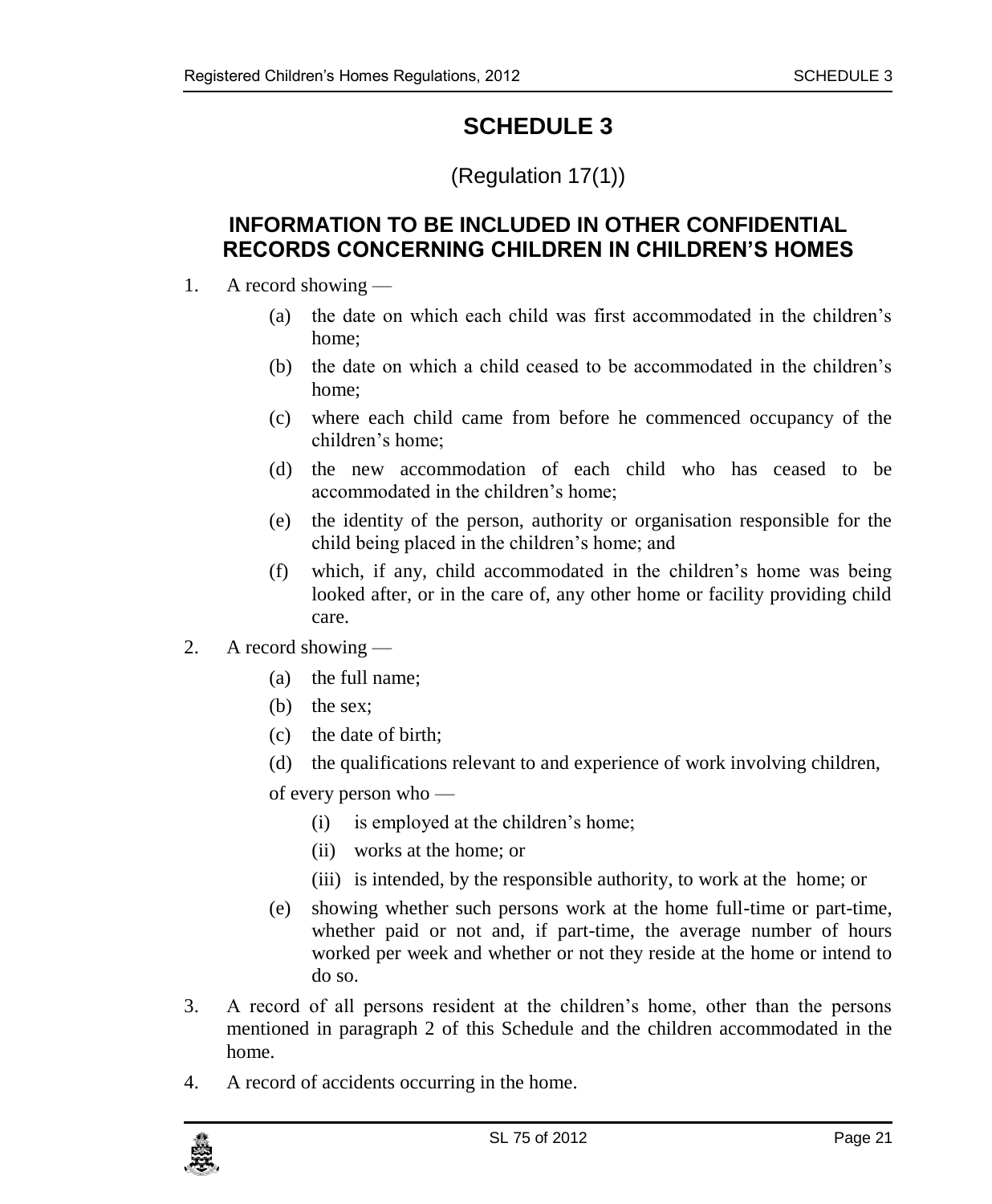- 5. A record of any medicinal product administered to any child in the home, including the date and circumstances of its administration and by whom it was administered, including medicinal products which the child is permitted to administer to himself.
- 6. A record of every fire drill or fire alarm test conducted, with details of any deficiency in either the procedure or the equipment concerned, together with details of the steps taken to remedy that deficiency.
- 7. A record of all money deposited by a child for safekeeping, together with the date on which that money was withdrawn, or the date of its deposit.
- 8. A record of all valuables deposited by a child and the date of return.
- 9. Records of all accounts kept in the children's home.
- 10. A record of menus.
- 11. A record of every disciplinary measure imposed, giving the information required by regulation 8(4).
- 12. Records of duty rosters.
- 13. A daily log of events occurring in the home, including the names of visitors to any child accommodated in the home.

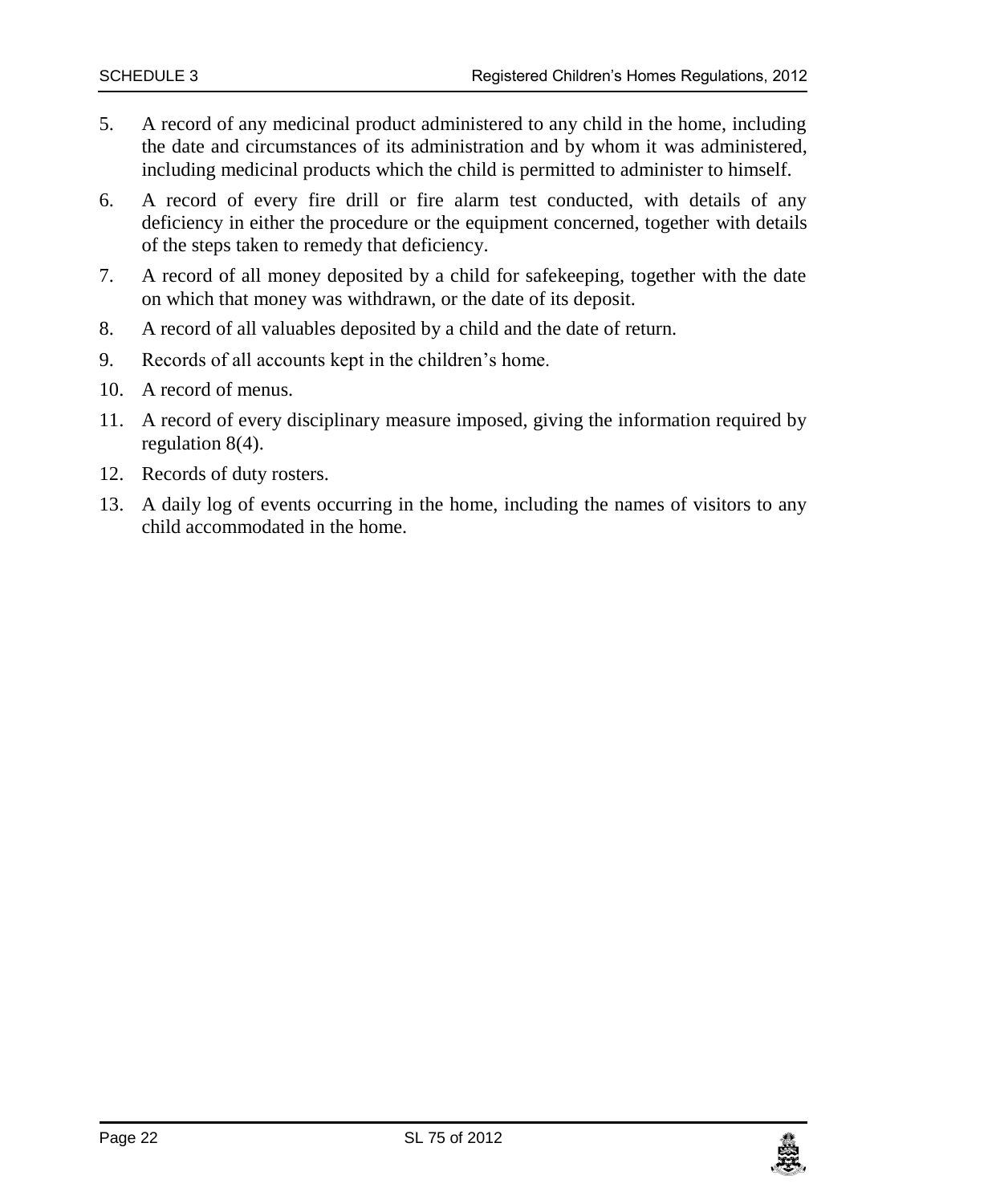# $(Regularion 23(2)(a)(b)(c))$

# <span id="page-22-1"></span><span id="page-22-0"></span>**PARTICULARS TO ACCOMPANY APPLICATIONS FOR REGISTRATION AS A REGISTERED CHILDREN'S HOME**

#### **PART I**

#### *Particulars where applicant is a natural person*

- <span id="page-22-2"></span>1. The name, date of birth, address and telephone number of the applicant.
- 2. The qualifications and experience held by the applicant which are relevant to his suitability to carry on the children's home.
- 3. Certificates evidencing the qualifications and training of the applicant and each employee.
- 4. The names and addresses of any person by whom the applicant is, or has at any time in the preceding ten years been, employed.
- 5. The names and addresses of two persons of good character in addition to those persons referred to in paragraph 4, who are willing and able to give a reference as to the suitability of the applicant to carry on a children's home.
- 6. A report, where the Department considers it necessary, by a registered medical practitioner as to the physical and mental health of the applicant.

#### **PART II**

#### *Particulars where applicant is a corporate or unincorporated body*

- <span id="page-22-3"></span>1. The address of the registered office or principal place of business of the applicant.
- 2. The name, date of birth and address of the chairman and secretary of the applicant.
- 3. The qualifications and experience, held by the person whom the applicant intends to place in charge of the home which are relevant to his suitability to be in charge of the home.
- 4. Certificates evidencing the qualifications and training of the applicant and each employee.
- 5. The names and addresses of two persons who are willing and able to give a reference as to the suitability of the person mentioned in paragraph 3.

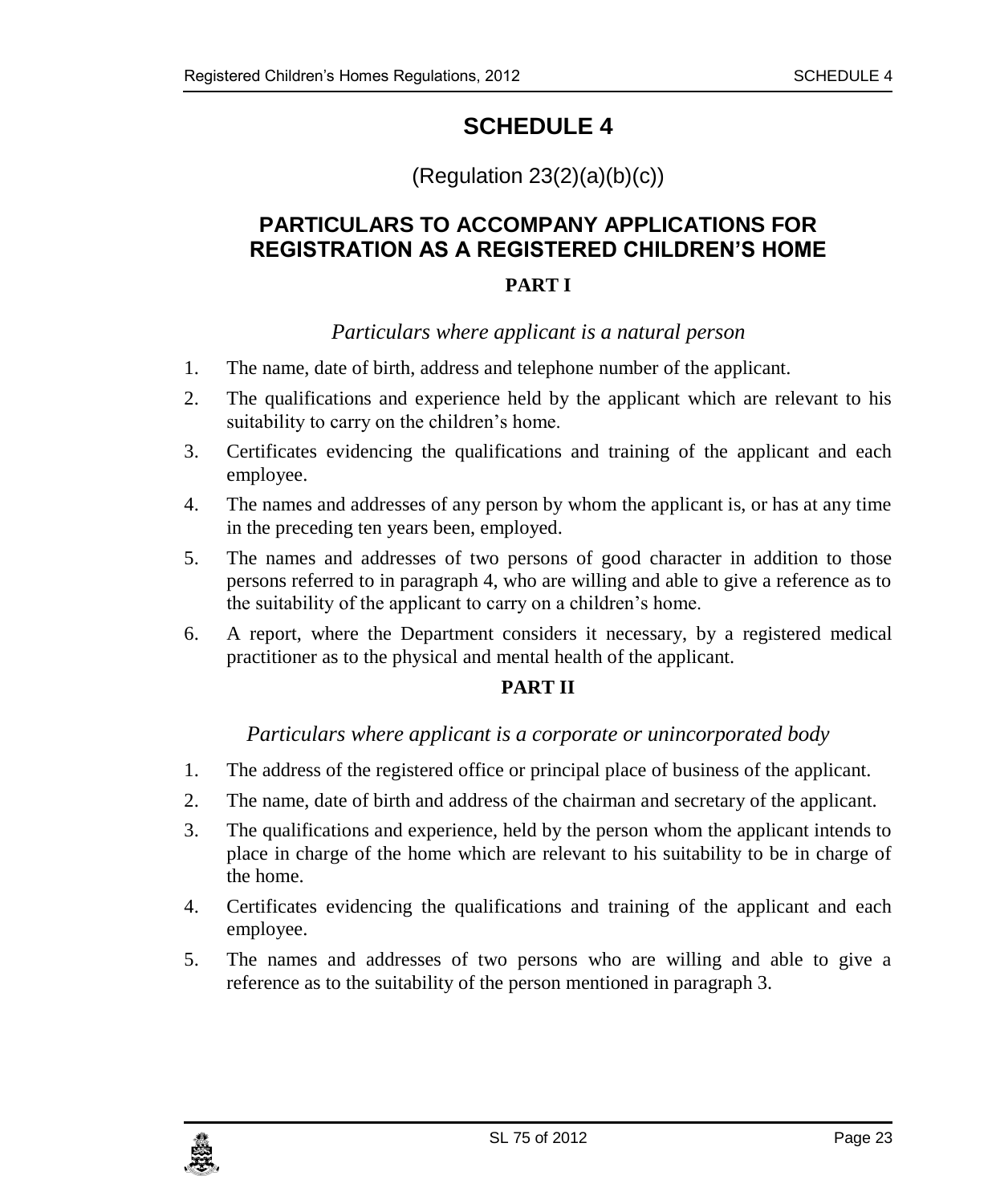#### **PART III**

#### *Particulars required in all cases*

- <span id="page-23-0"></span>1. The name, address and telephone number of the premises in respect of which registration is sought.
- 2. A description of the premises and the area in which they are situated and the particulars of any comments made by the Chief Fire Officer, environmental or public health authorities.
- 3. A copy of any planning, development or building approval.
- 4. The name and address of any home within the scope of Parts VI, VII or VIII of the Law, in respect of which the applicant has or at any time had a financial interest, or in the case of a natural person at which he was employed, and details of the interest or employment.
- 5. The date on which the home was established or is to be established.
- 6. The name, sex, date of birth and other particulars, including date of employment or of proposed employment of any person employed or proposed to be employed in the children's home as the person in charge, together with details of —
	- (a) his qualifications, insofar as they are relevant to his employment;
	- (b) his previous experience in work involving or related to the care of children; and
	- (c) whether he will be living on the premises.
- 7. The name, sex, date of birth, and the responsibilities of every person working in the home or whom it is proposed should work in the home.
- 8. The hours for which it is proposed that any person mentioned in paragraph 6 and 7 should work.
- 9. The scale of charges payable for the accommodation of the children and other residents in the home.
- 10. Particulars of the equipment, facilities and services to be provided in the home, if any, and particular needs of children which are intended to be met by means of the equipment, facilities or services.
- 11. Particulars of the arrangements made or proposed for the education of children in the home, and if education is to be provided on the premises, information on the status of the home as a school under the relevant law regulating the provision of education.
- 12. Particulars of the accommodation provided for the children in the home and for others resident in the home.
- 13. The arrangements for continuing staff training and development.

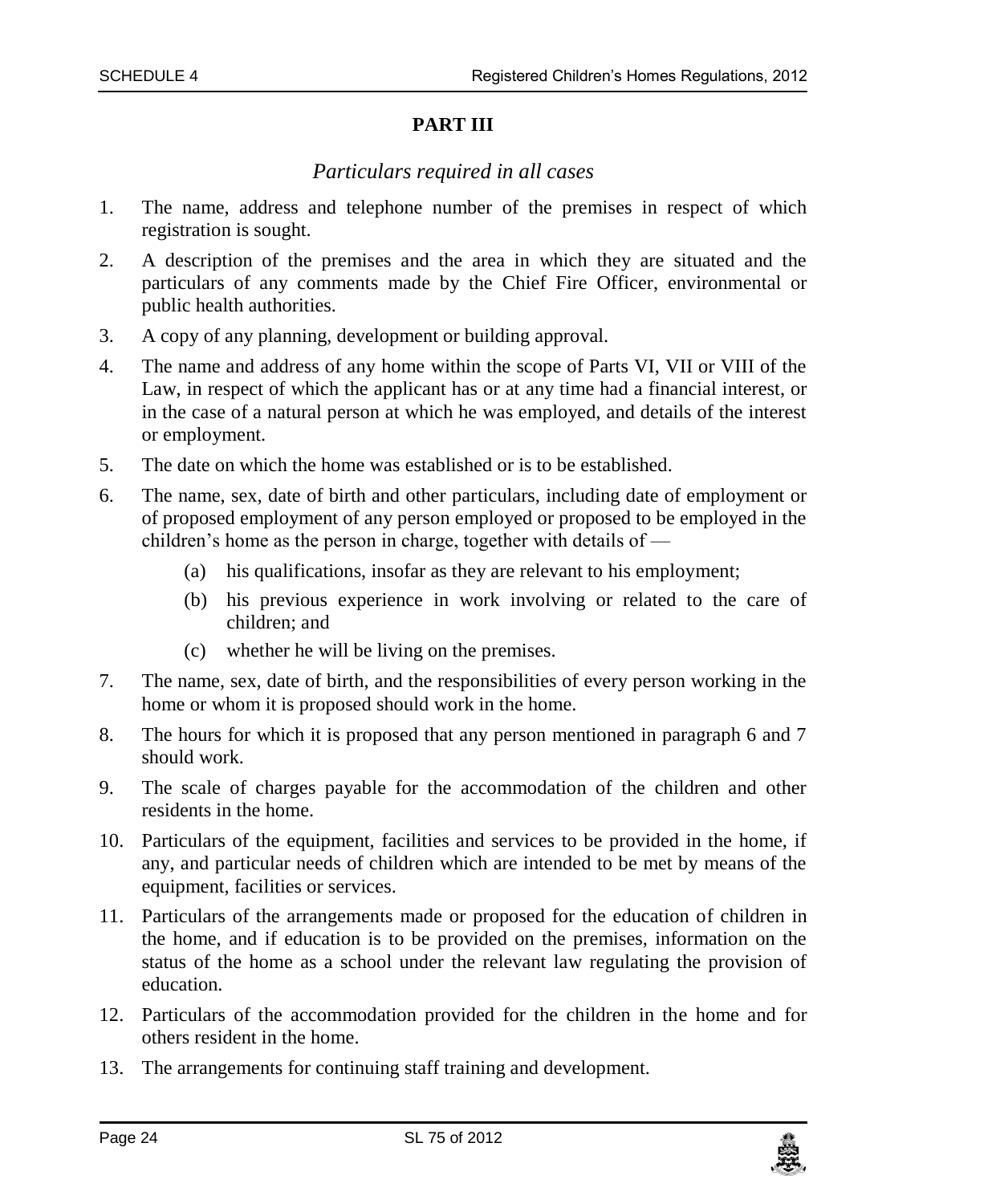- 14. The organisational structure of the home.
- 15. The ratio of children accommodated to staff employed.
- 16. The arrangements for medical, dental and optical care.
- 17. The particulars set out in Part I of Schedule 1.
- 18. Particulars of any prospectus relating to the home.
- 19. Particulars of any other business which is, or is proposed to be, conducted on the premises of the home.
- 20. In respect of the applicant and each employee
	- (i) a police record covering at least the last ten years;
	- (ii) disclosure of any offences for which the applicant or employee has been acquitted, cautioned, or discharged due to insufficient evidence to prosecute or to a technicality; and
	- (iii) disclosure of the refusal of an application to care for a child.